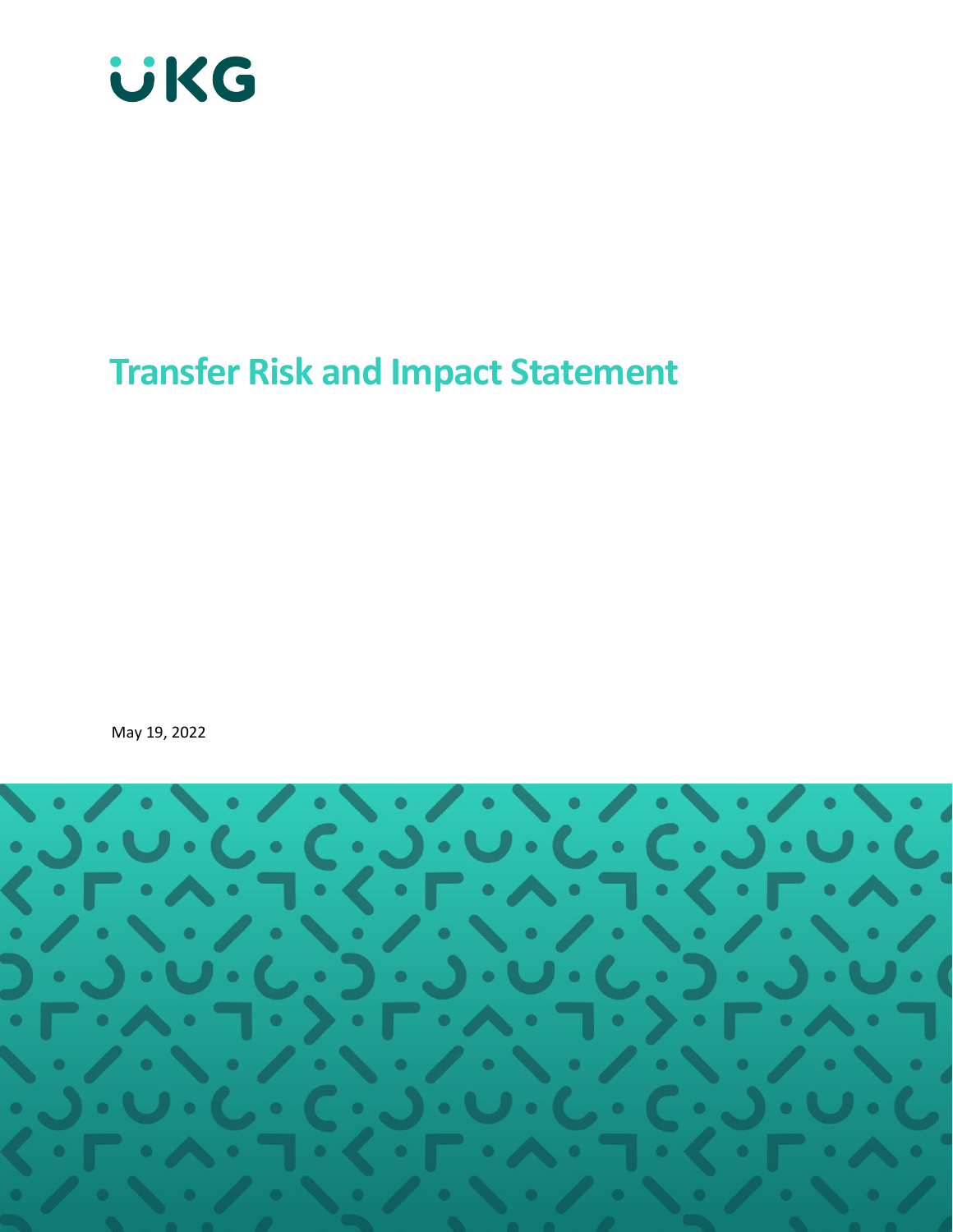## <span id="page-1-0"></span>**Overview**

The privacy landscape is dynamic. UKG has adopted privacy principles from the European Union's General Data Protection Regulation ("GDPR") as the foundation for our privacy program. These principles provide a consistent baseline for privacy in the development and operations of UKG's products and services and allow us to adapt to changes in the privacy landscape as they occur.

In response to Schrems II and Recommendations 2020/1 and 2020/2, UKG relies on Module 2 and Module 3 of the [standard contractual clauses](https://www.ukg.com/sites/default/files/media/files/DPA-Schedule-3-032522.pdf) (SCCs) adopted on June 4, 2021, and the UK International Data Transfer Agreement adopted on March 21<sup>st</sup>, 2022 (UK IDTA) as the mechanism that enables crossborder transfers of personal data between the EEA/UK and jurisdictions that are neither European Economic Area (EEA) members nor deemed adequate by the EU in accordance with Article 5 of the GDPR. UKG has incorporated those SCCs and the UK IDTA into it[s Data Protection Addendum](https://www.ukg.com/sites/default/files/media/files/UKG-Unified-DPA-Mar-2022.pdf) (DPA).

When we process our customers' personal data, UKG is a data processor. UKG might use other processors (i.e., subprocessors) in order to provide the personal data processing requested by our customer as is more specifically set forth in our customer agreements. UKG also has agreements in place with its subprocessors, which include written assurances designed to ensure the consistent and appropriate processing and safeguarding of personal data. A customer can find additional information about our use of subprocessors in our list of [subprocessors.](https://www.ukg.com/DPA-subprocessors) Please refer to the appropriate links below for product-specific information about our personal data handling and safeguards.

UKG believes that a customer should control the information that they collect, create, communicate, and store about their workforce. UKG does not give anyone access to a customer's information unless the customer instructs us to do so, provides consent, or we are legally obligated to do so. UKG does not support "back door" direct access to its operations (including our data stores) by any government. UKG does not share its encryption keys or provide the ability to break its encryption keys to any government.

As a processor, UKG encrypts personal data when it is stored and while it is transmitted. UKG limits access to and encrypts its encryption keys. UKG does not support a "bring your own keys" option for its customers as data is stored at the database level, and not on the file level. UKG maintains its privacy and security programs in a manner that complies with its customer agreements. This includes our [DPA](https://www.ukg.com/sites/default/files/media/files/UKG-Unified-DPA-Mar-2022.pdf) and security addendum, which describe our programs and practices with respect to privacy and data security. Depending on the product purchased and applications in use by the customer, UKG maintains ISO 27001, ISO 27017, and ISO 27018 certifications and SOC 1 and SOC 2 reports. Please refer to the appropriate links below for product specific-security certifications.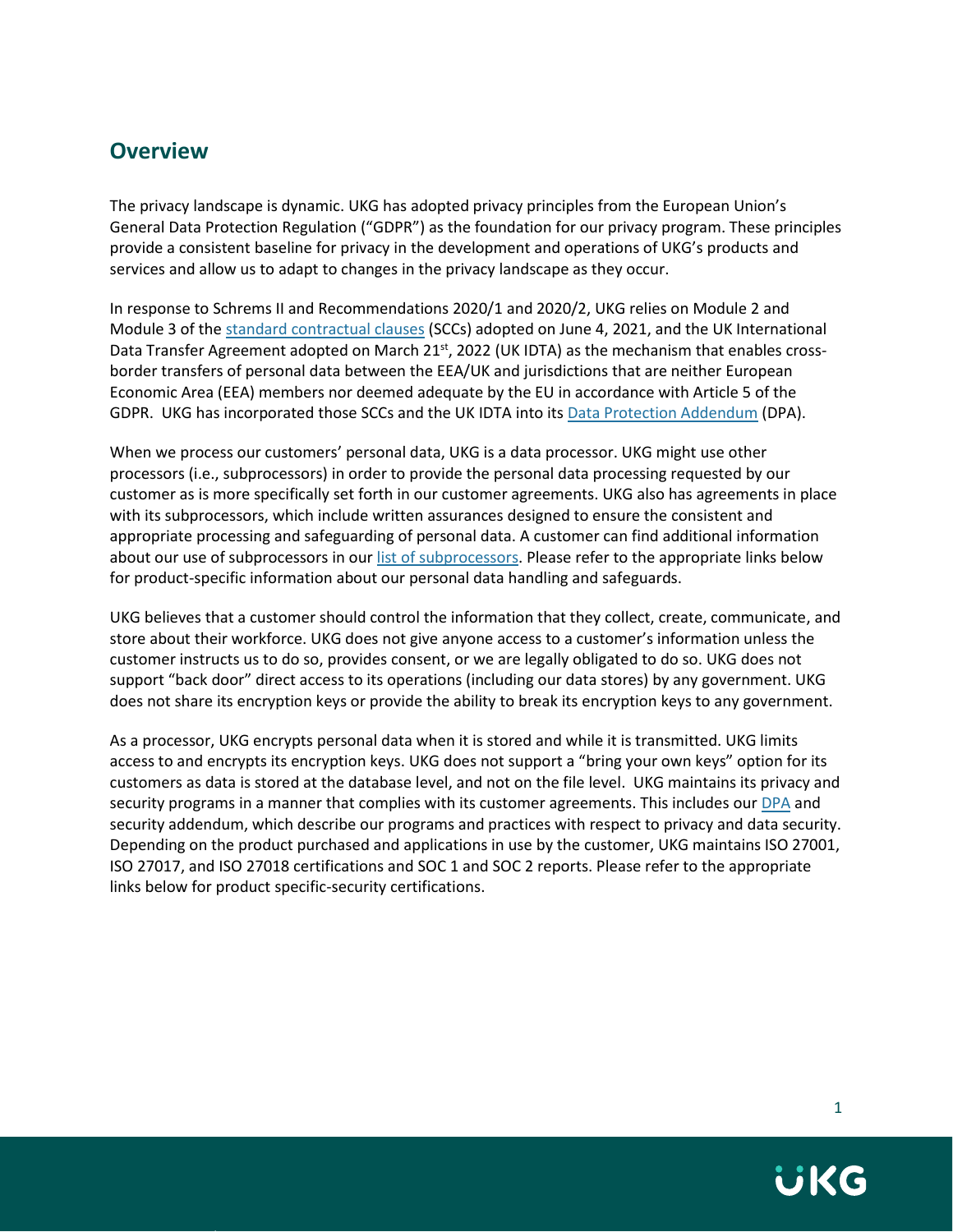# <span id="page-2-0"></span>**Outcome Statement**

Based on the information in this Statement, UKG has determined that it can proceed with the transfer of EEA/UK personal data to countries outside of the EEA (commonly referred to as third countries). UKG's transfers of EEA/UK personal data to third countries are subject to the SCCs and the UK IDTA, which impose obligations intended to ensure EEA/UK personal data transferred to third countries is afforded a level of protection that is essentially equivalent to that guaranteed by the data protection laws of the EEA and/or the United Kingdom. Furthermore, UKG has no reason to believe that any laws that exist in the third countries to which it transfers personal data will be interpreted and/or applied in practice to cover UKG's transfer of EEA personal data to these third countries.

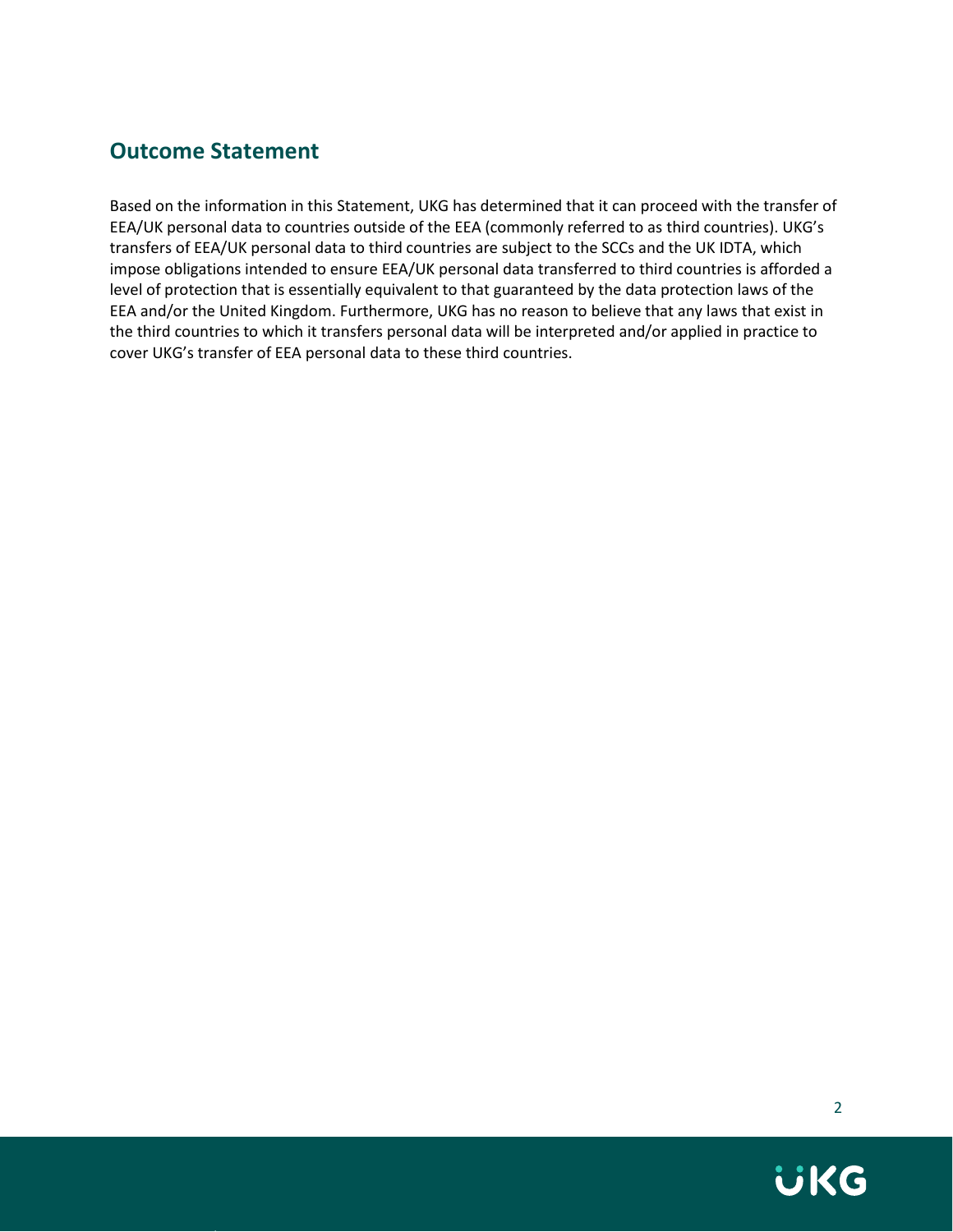# **Table of Contents**

Please reach out to Privacy@UKG.com for information about transfers of EEA/UK personal data to countries outside of the EEA/UK with respect to products not listed in this Transfer Risk and Impact Statement.

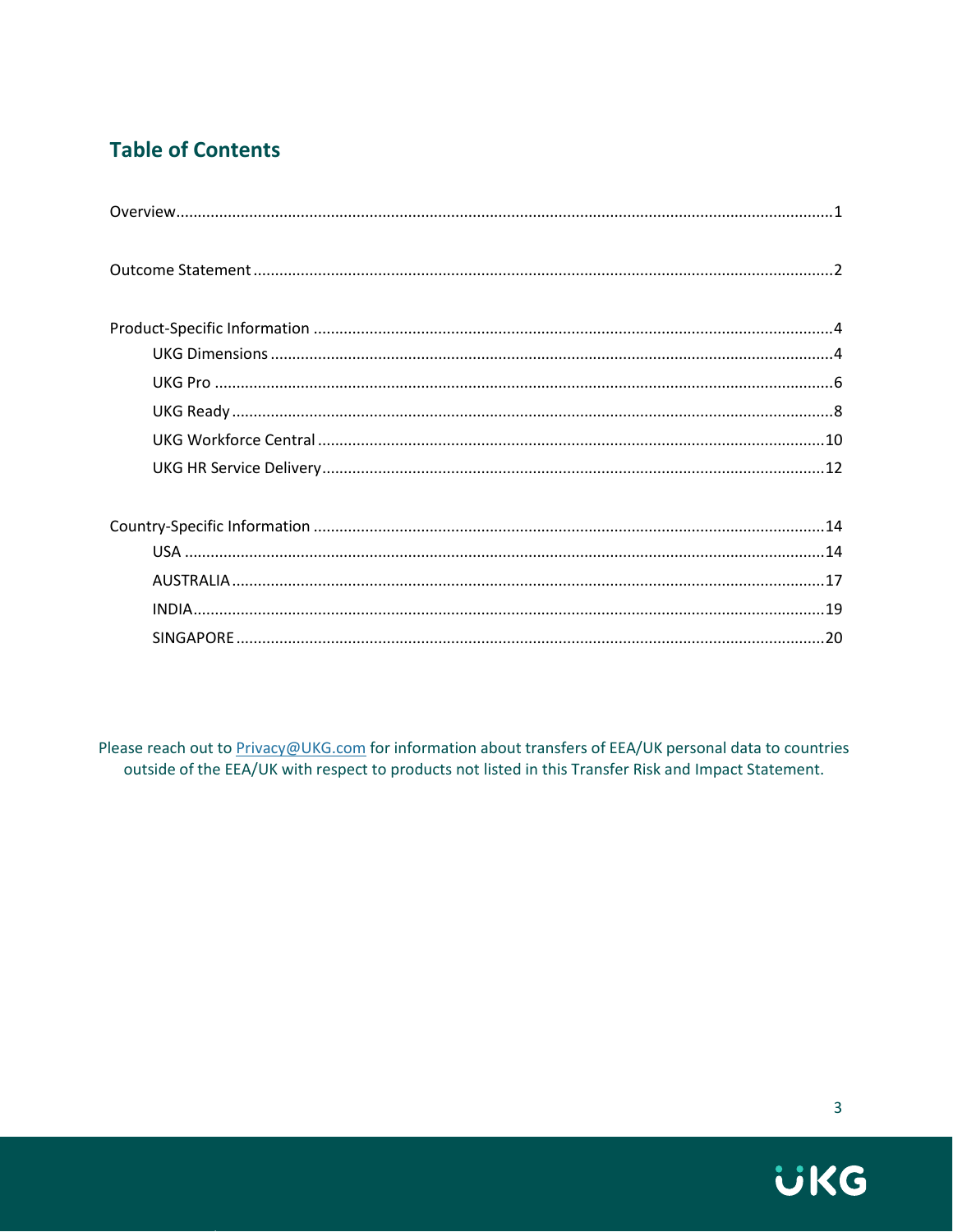# <span id="page-4-0"></span>**Product-Specific Information**

### <span id="page-4-1"></span>**UKG Dimensions**

| <b>UKG Dimensions</b>                                                                                                     |                                                                                                                                                                                        |                                                                                                                                     |                                                                                                                                     |
|---------------------------------------------------------------------------------------------------------------------------|----------------------------------------------------------------------------------------------------------------------------------------------------------------------------------------|-------------------------------------------------------------------------------------------------------------------------------------|-------------------------------------------------------------------------------------------------------------------------------------|
| Where is the importer<br>located?                                                                                         | <b>USA</b>                                                                                                                                                                             | <b>INDIA</b>                                                                                                                        | <b>AUSTRALIA</b>                                                                                                                    |
| Will the importer be<br>forwarding the data to<br>another organization?                                                   | Yes                                                                                                                                                                                    | <b>No</b>                                                                                                                           | No                                                                                                                                  |
| If yes, what kind of<br>organization is it, and<br>where is it located?                                                   | <b>UKG Subprocessors &amp;</b><br><b>Affiliates</b>                                                                                                                                    | N/A                                                                                                                                 | N/A                                                                                                                                 |
| Why are you making<br>the transfer?                                                                                       | Cross-border transfer<br>is necessary for<br>customer onboarding<br>and customer support.                                                                                              | Cross-border transfer<br>is necessary for<br>customer support.                                                                      | Cross-border transfer<br>is necessary for<br>customer support.                                                                      |
| What will the<br>importer (and any<br>other party to whom<br>it forwards the data)<br>be doing with the<br>personal data? | Recipient will engage<br>in personal data<br>processing (storage,<br>access, manipulation,<br>and retention) to<br>complete customer<br>onboarding and<br>provide customer<br>support. | Recipient will engage<br>in personal data<br>processing (access,<br>manipulation, and<br>retention) to provide<br>customer support. | Recipient will engage<br>in personal data<br>processing (access,<br>manipulation, and<br>retention) to provide<br>customer support. |
| What security<br>certifications does<br>UKG maintain?                                                                     | UKG maintains ISO<br>27001, ISO 27017, and<br>ISO 27018<br>certifications and SOC<br>1 and SOC 2 reports.                                                                              | UKG maintains ISO<br>27001, ISO 27017, and<br>ISO 27018<br>certifications and SOC<br>1 and SOC 2 reports.                           | <b>UKG maintains ISO</b><br>27001, ISO 27017, and<br>ISO 27018<br>certifications and SOC<br>1 and SOC 2 reports.                    |
| Who is the data<br>about?                                                                                                 | Personal data might<br>concern employees<br>and former employees<br>of the customer.                                                                                                   | Personal data might<br>concern employees<br>and former employees<br>of the customer.                                                | Personal data might<br>concern employees<br>and former employees<br>of the customer.                                                |

**UKG**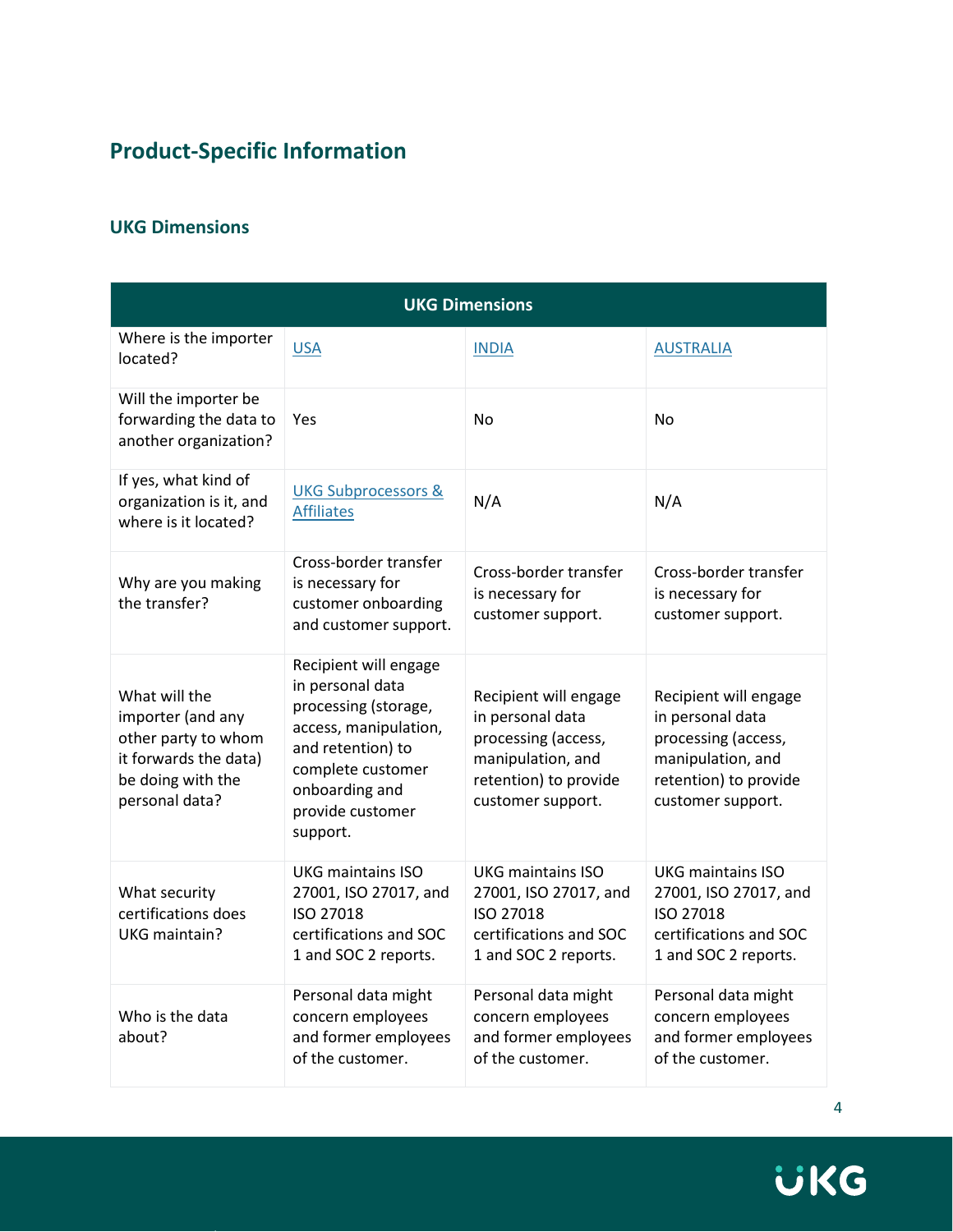| What type(s) of data<br>are you transferring?                                  | The product processes<br>personal data related<br>to human capital<br>management and<br>other data as<br>determined by the<br>customer.<br>Data is sent encrypted                                                                                                                                                            | The product processes<br>personal data related<br>to human capital<br>management and<br>other data as<br>determined by the<br>customer.<br>Data is sent encrypted                                                                                                                                                   | The product processes<br>personal data related<br>to human capital<br>management and<br>other data as<br>determined by the<br>customer.<br>Data is sent encrypted                                                                                                                                                       |
|--------------------------------------------------------------------------------|------------------------------------------------------------------------------------------------------------------------------------------------------------------------------------------------------------------------------------------------------------------------------------------------------------------------------|---------------------------------------------------------------------------------------------------------------------------------------------------------------------------------------------------------------------------------------------------------------------------------------------------------------------|-------------------------------------------------------------------------------------------------------------------------------------------------------------------------------------------------------------------------------------------------------------------------------------------------------------------------|
| How is the data sent?                                                          | via SFTP or TLS.                                                                                                                                                                                                                                                                                                             | via SFTP or TLS.                                                                                                                                                                                                                                                                                                    | via SFTP or TLS.                                                                                                                                                                                                                                                                                                        |
| For how long can the<br>importer (and other<br>recipients) access the<br>data? | Access to personal<br>data is role-based with<br>privileges assigned on<br>a need-to-know basis.<br>Personal data<br>retention is established<br>by the customer.<br>Access to customer<br>data is only needed<br>until the customer's<br>implementation is<br>complete or the<br>customer's support<br>request is complete. | Access to personal<br>data is role-based with<br>privileges assigned on<br>a need-to-know basis.<br>Access is view only.<br>Personal data may be<br>accessed from but is<br>not saved or retained<br>in India. Access to<br>customer data is only<br>needed until the<br>customer's support<br>request is complete. | Access to personal<br>data is role-based with<br>privileges assigned on<br>a need-to-know basis.<br>Access is view only.<br>Personal data may be<br>accessed from but is<br>not saved or retained<br>in Australia. Access to<br>customer data is only<br>needed until the<br>customer's support<br>request is complete. |
| How often will these<br>transfers occur?                                       | Cross-border transfers<br>for the purposes of<br>onboarding occur<br>during the<br>implementation phase<br>of the service. Cross-<br>border transfers for<br>the purposes of<br>support occur on an<br>episodic basis as<br>determined by the<br>customer's needs.                                                           | Cross-border transfers<br>for the purposes of<br>support occur on an<br>episodic basis as<br>determined by the<br>customer's needs.                                                                                                                                                                                 | Cross-border transfers<br>for the purposes of<br>support occur on an<br>episodic basis as<br>determined by the<br>customer's needs.                                                                                                                                                                                     |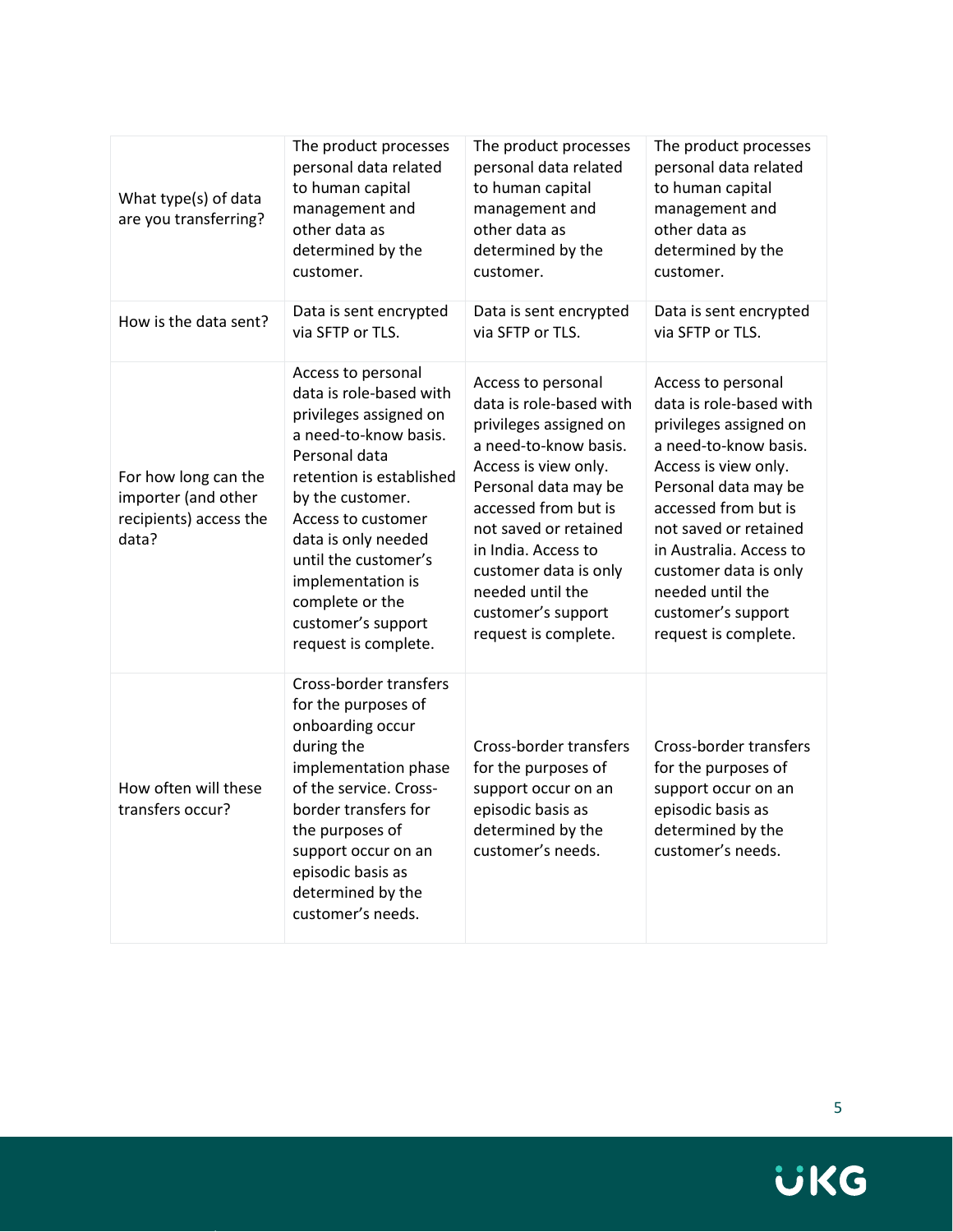#### <span id="page-6-0"></span>**UKG Pro**

| <b>UKG Pro</b>                                                                                                         |                                                                                                                                                                                        |                                                                                                                                     |                                                                                                                                         |
|------------------------------------------------------------------------------------------------------------------------|----------------------------------------------------------------------------------------------------------------------------------------------------------------------------------------|-------------------------------------------------------------------------------------------------------------------------------------|-----------------------------------------------------------------------------------------------------------------------------------------|
| Where is the importer<br>located?                                                                                      | <b>USA</b>                                                                                                                                                                             | <b>SINGAPORE</b>                                                                                                                    | <b>INDIA</b>                                                                                                                            |
| Will the importer be<br>forwarding the data to<br>another organization?                                                | Yes                                                                                                                                                                                    | No                                                                                                                                  | <b>No</b>                                                                                                                               |
| If yes, what kind of<br>organization is it, and<br>where is it located?                                                | <b>UKG Subprocessors &amp;</b><br><b>Affiliates</b>                                                                                                                                    | N/A                                                                                                                                 | N/A                                                                                                                                     |
| Why are you making<br>the transfer?                                                                                    | Cross-border transfer is<br>necessary for customer<br>onboarding and<br>customer support.                                                                                              | Cross-border transfer is<br>necessary for customer<br>support.                                                                      | Cross-border transfer is<br>necessary for customer<br>onboarding.                                                                       |
| What will the importer<br>(and any other party to<br>whom it forwards the<br>data) be doing with the<br>personal data? | Recipient will engage in<br>personal data<br>processing (storage,<br>access, manipulation,<br>and retention) to<br>complete customer<br>onboarding and<br>provide customer<br>support. | Recipient will engage in<br>personal data<br>processing (access,<br>manipulation, and<br>retention) to provide<br>customer support. | Recipient will engage in<br>personal data<br>processing (access,<br>manipulation, and<br>retention) to complete<br>customer onboarding. |
| What security<br>certifications does UKG<br>maintain?                                                                  | <b>UKG maintains ISO</b><br>27001, ISO 27017, and<br>ISO 27018 certifications<br>and SOC 1 and SOC 2<br>reports.                                                                       | <b>UKG maintains ISO</b><br>27001, ISO 27017, and<br>ISO 27018 certifications<br>and SOC 1 and SOC 2<br>reports.                    | <b>UKG maintains ISO</b><br>27001, ISO 27017, and<br>ISO 27018 certifications<br>and SOC 1 and SOC 2<br>reports.                        |
| Who is the data about?                                                                                                 | Personal data might<br>concern employees and<br>former employees of<br>the customer.                                                                                                   | Personal data might<br>concern employees and<br>former employees of<br>the customer.                                                | Personal data might<br>concern employees and<br>former employees of<br>the customer.                                                    |
| What type(s) of data<br>are you transferring?                                                                          | The product processes<br>personal data related<br>to human capital                                                                                                                     | Data transferred is only<br>for security analysis<br>purposes: log data,                                                            | The product processes<br>personal data related<br>to human capital                                                                      |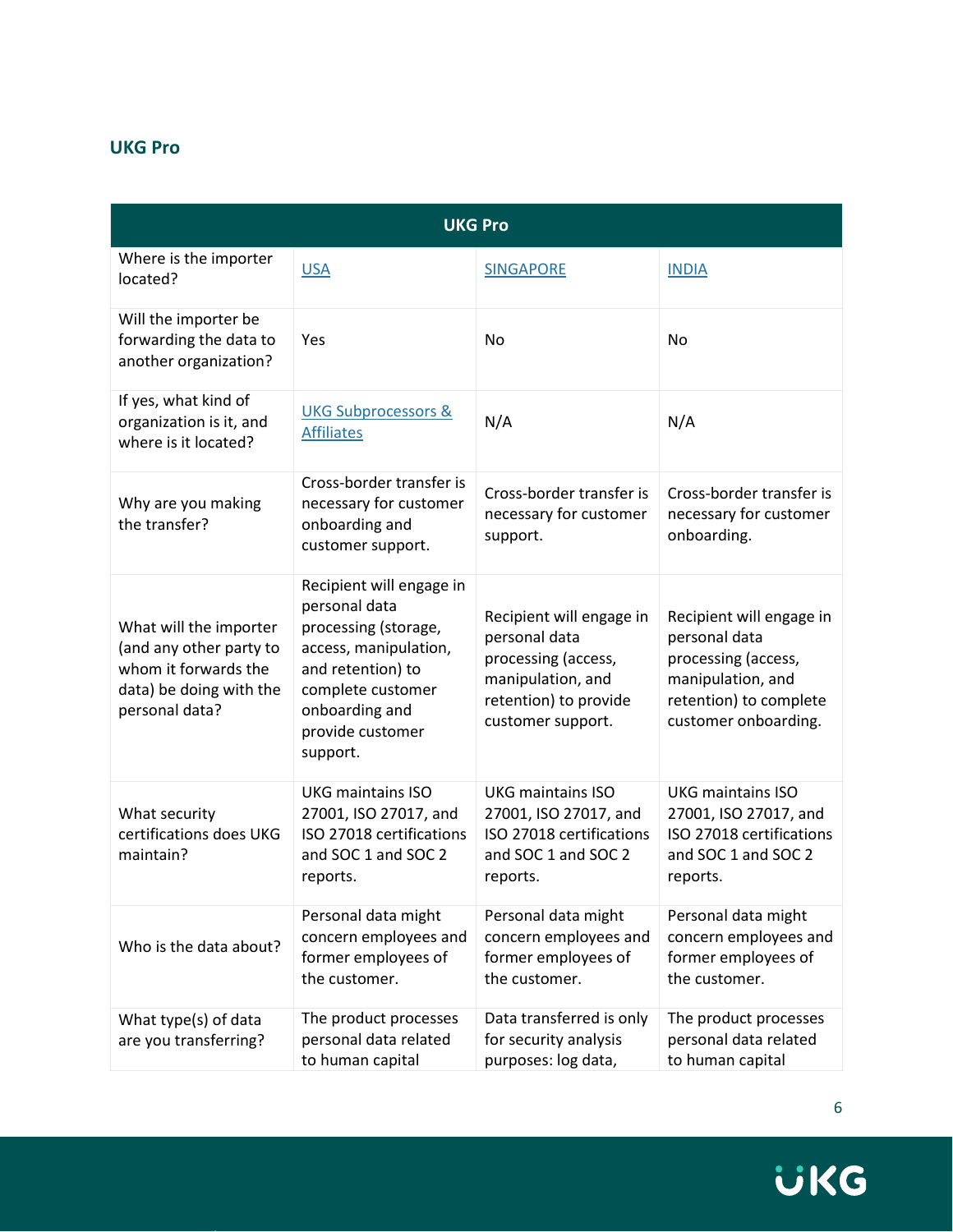|                                                                                | management and other<br>data as determined by<br>the customer. Data<br>transferred is also for<br>security analysis<br>purposes: log data,<br>credentials, IP<br>addresses, employee<br>IDs, company name,<br>account numbers, bank<br>names, routing<br>numbers. | credentials, IP<br>addresses, employee<br>IDs, company name,<br>account numbers, bank<br>names, routing<br>numbers.                                                                                                                          | management and other<br>data as determined by<br>the customer.                                                                                                                                                                               |
|--------------------------------------------------------------------------------|-------------------------------------------------------------------------------------------------------------------------------------------------------------------------------------------------------------------------------------------------------------------|----------------------------------------------------------------------------------------------------------------------------------------------------------------------------------------------------------------------------------------------|----------------------------------------------------------------------------------------------------------------------------------------------------------------------------------------------------------------------------------------------|
| How is the data sent?                                                          | Data may be remote<br>accessed via VPN, SSL,<br>and AES-256 bit<br>encryption. Data may<br>also be sent encrypted<br>via SFTP, PGP, SSL, or<br>TLS.                                                                                                               | Data may be remote<br>accessed via VPN, SSL,<br>and AES-256 bit<br>encryption. Data may<br>also be sent encrypted<br>via SFTP, PGP, SSL, or<br>TLS.                                                                                          | Data may be remote<br>accessed via VPN, SSL,<br>and AES-256 bit<br>encryption. Data may<br>also be sent encrypted<br>via SFTP, PGP, SSL, or<br>TLS.                                                                                          |
| For how long can the<br>importer (and other<br>recipients) access the<br>data? | <b>UKG</b> and its<br>subprocessors only<br>engage in personal<br>data processing as<br>instructed and as<br>described in its<br>agreement with its<br>customer, to comply<br>with applicable laws, or<br>for other legitimate<br>interests.                      | <b>UKG</b> and its<br>subprocessors only<br>engage in personal<br>data processing as<br>instructed and as<br>described in its<br>agreement with its<br>customer, to comply<br>with applicable laws, or<br>for other legitimate<br>interests. | <b>UKG and its</b><br>subprocessors only<br>engage in personal<br>data processing as<br>instructed and as<br>described in its<br>agreement with its<br>customer, to comply<br>with applicable laws, or<br>for other legitimate<br>interests. |
| How often will these<br>transfers occur?                                       | Transfers will occur per<br>the agreed-upon<br>delivery of services<br>detailed within the<br>contractual<br>commitment UKG has<br>with the customer or<br>upon customer<br>instruction.                                                                          | Transfers will occur per<br>the agreed-upon<br>delivery of services<br>detailed within the<br>contractual<br>commitment UKG has<br>with the customer or<br>upon customer<br>instruction.                                                     | Transfers will occur per<br>the agreed-upon<br>delivery of services<br>detailed within the<br>contractual<br>commitment UKG has<br>with the customer or<br>upon customer<br>instruction.                                                     |

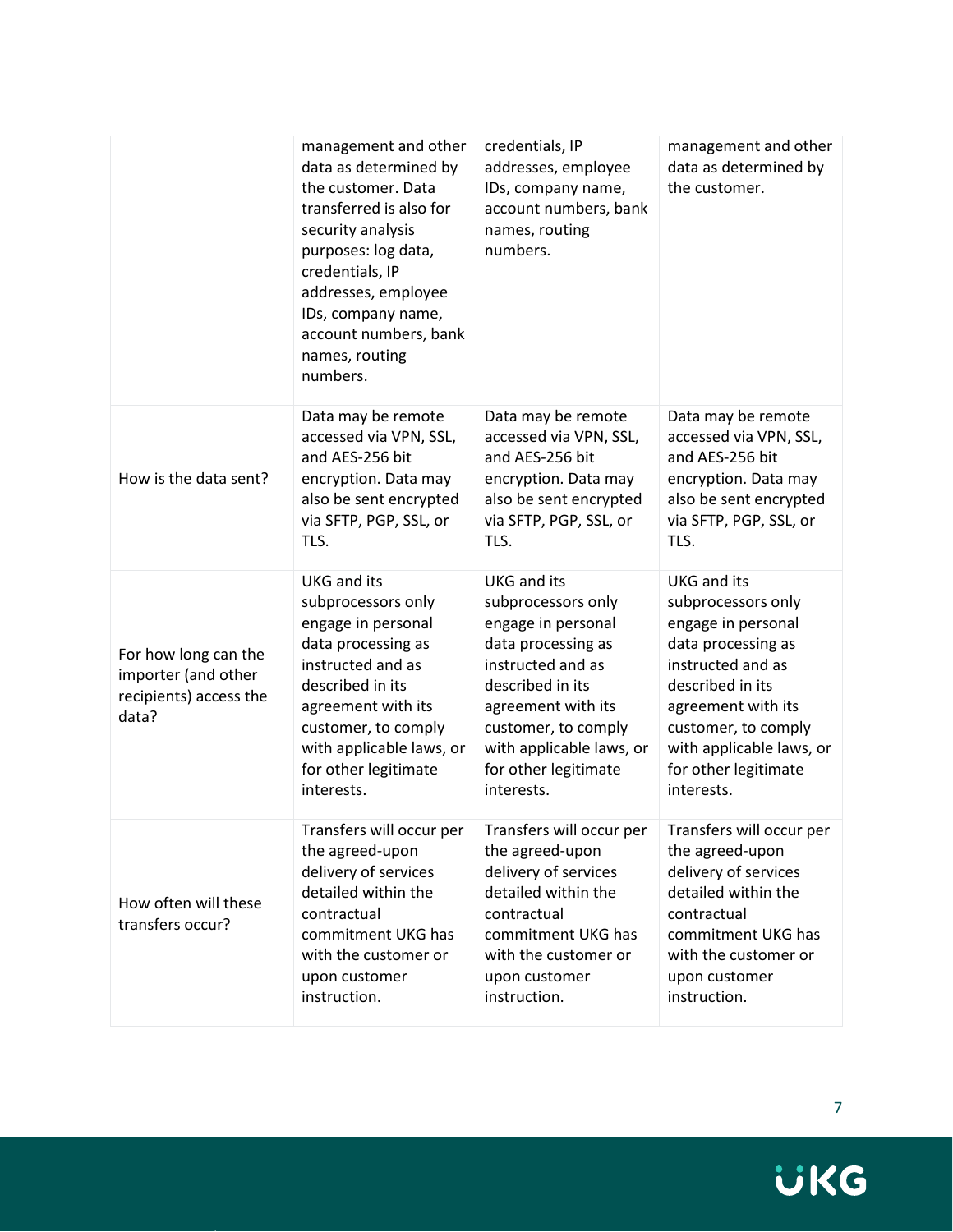# <span id="page-8-0"></span>**UKG Ready**

| <b>UKG Ready</b>                                                                                                       |                                                                                                                                                                                                                        |                                                                                                                                                                     |                                                                                                                                                                     |
|------------------------------------------------------------------------------------------------------------------------|------------------------------------------------------------------------------------------------------------------------------------------------------------------------------------------------------------------------|---------------------------------------------------------------------------------------------------------------------------------------------------------------------|---------------------------------------------------------------------------------------------------------------------------------------------------------------------|
| Where is the importer<br>located?                                                                                      | <b>USA</b>                                                                                                                                                                                                             | <b>INDIA</b>                                                                                                                                                        | <b>AUSTRALIA</b>                                                                                                                                                    |
| Will the importer be<br>forwarding the data to<br>another organization?                                                | Yes                                                                                                                                                                                                                    | No                                                                                                                                                                  | No                                                                                                                                                                  |
| If yes, what kind of<br>organization is it, and<br>where is it located?                                                | <b>UKG Subprocessors &amp;</b><br><b>Affiliates</b>                                                                                                                                                                    | N/A                                                                                                                                                                 | N/A                                                                                                                                                                 |
| Why are you making<br>the transfer?                                                                                    | Cross-border transfer is<br>necessary for customer<br>onboarding and<br>customer support.                                                                                                                              | Cross-border transfer is<br>necessary for customer<br>support.                                                                                                      | Cross-border transfer is<br>necessary for customer<br>support.                                                                                                      |
| What will the importer<br>(and any other party to<br>whom it forwards the<br>data) be doing with the<br>personal data? | Recipient will engage in<br>personal data<br>processing (storage,<br>access, manipulation,<br>and retention) to<br>complete customer<br>onboarding and<br>provide<br>troubleshooting<br>assistance to the<br>customer. | Recipient will engage in<br>personal data<br>processing (access,<br>manipulation, and<br>retention) to provide<br>troubleshooting<br>assistance to the<br>customer. | Recipient will engage in<br>personal data<br>processing (access,<br>manipulation, and<br>retention) to provide<br>troubleshooting<br>assistance to the<br>customer. |
| What security<br>certifications does UKG<br>maintain?                                                                  | <b>UKG maintains ISO</b><br>27001, ISO 27017, and<br>ISO 27018 certifications<br>and SOC 1 and SOC 2<br>reports.                                                                                                       | <b>UKG maintains ISO</b><br>27001, ISO 27017, and<br>ISO 27018 certifications<br>and SOC 1 and SOC 2<br>reports.                                                    | <b>UKG maintains ISO</b><br>27001, ISO 27017, and<br>ISO 27018 certifications<br>and SOC 1 and SOC 2<br>reports.                                                    |
| Who is the data about?                                                                                                 | Personal data might<br>concern employees and<br>former employees of<br>the customer.                                                                                                                                   | Personal data might<br>concern employees and<br>former employees of<br>the customer.                                                                                | Personal data might<br>concern employees and<br>former employees of<br>the customer.                                                                                |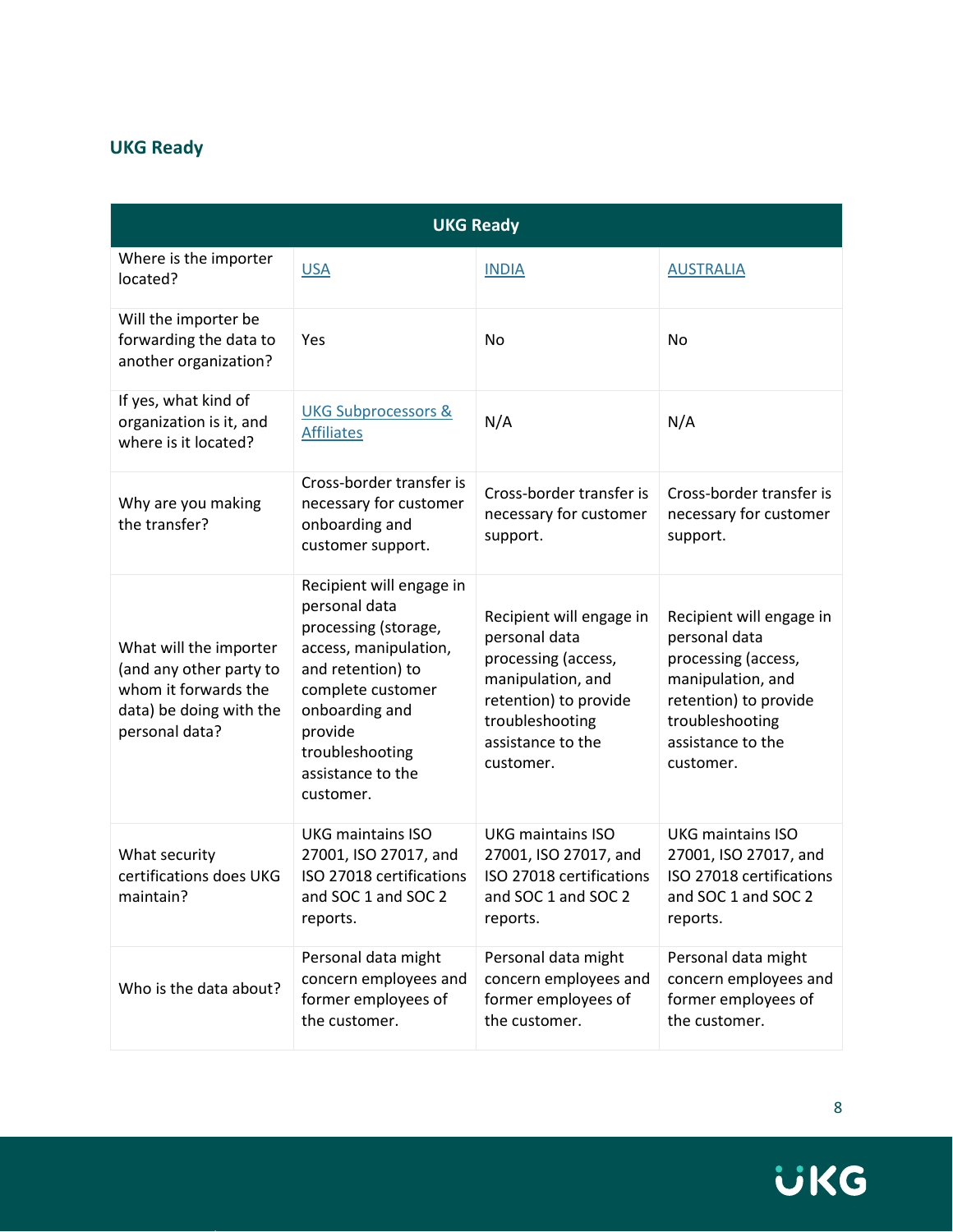| What type(s) of data<br>are you transferring?                              | The product processes<br>personal data related<br>to human capital<br>management and other<br>data as determined by<br>the customer.                                                                                                                                                                                                                                                                                                                                                                                                                                                        | The product processes<br>personal data related<br>to human capital<br>management and other<br>data as determined by<br>the customer.                                                                                                                                                                                                                                                                                                                                                                                                                                                      | The product processes<br>personal data related<br>to human capital<br>management and other<br>data as determined by<br>the customer.                                                                                                                                                                                                                                                                                                                                                                                                                                                      |
|----------------------------------------------------------------------------|---------------------------------------------------------------------------------------------------------------------------------------------------------------------------------------------------------------------------------------------------------------------------------------------------------------------------------------------------------------------------------------------------------------------------------------------------------------------------------------------------------------------------------------------------------------------------------------------|-------------------------------------------------------------------------------------------------------------------------------------------------------------------------------------------------------------------------------------------------------------------------------------------------------------------------------------------------------------------------------------------------------------------------------------------------------------------------------------------------------------------------------------------------------------------------------------------|-------------------------------------------------------------------------------------------------------------------------------------------------------------------------------------------------------------------------------------------------------------------------------------------------------------------------------------------------------------------------------------------------------------------------------------------------------------------------------------------------------------------------------------------------------------------------------------------|
| How is the data sent?                                                      | Data is sent encrypted<br>via SFTP or TLS.                                                                                                                                                                                                                                                                                                                                                                                                                                                                                                                                                  | Data is sent encrypted<br>via SFTP or TLS.                                                                                                                                                                                                                                                                                                                                                                                                                                                                                                                                                | Data is sent encrypted<br>via SFTP or TLS.                                                                                                                                                                                                                                                                                                                                                                                                                                                                                                                                                |
| How long can the<br>importer (and other<br>recipients) access the<br>data? | Support and<br><b>Professional Services</b><br>personnel have "SA"<br>(system admin) access<br>to the customer's<br>account on an as-<br>needed basis. These<br>admin-level accounts<br>have read only access.<br>Access is only given to<br>support staff based on<br>need. This is for the EU<br>support staff first and<br>foremost, and then<br>additional users are<br>added from the U.S.<br>support teams to only<br>those who need access<br>for either<br>additional/overflow<br>support resources or<br>second- or third-tier<br>support (i.e.,<br>Solutions/Shared<br>Services). | Support and<br><b>Professional Services</b><br>personnel have "SA"<br>(system admin) access<br>the customer's<br>account. These admin-<br>level accounts have<br>read only access.<br>Access is only given to<br>support staff based on<br>need. This is for the EU<br>support staff first and<br>foremost, and then<br>additional users are<br>added from the U.S.,<br>Indian and Australian<br>support teams to only<br>those who need access<br>for either<br>additional/overflow<br>support resources or<br>second- or third-tier<br>support (i.e.,<br>Solutions/Shared<br>Services). | Support and<br><b>Professional Services</b><br>personnel have "SA"<br>(system admin) access<br>the customer's<br>account. These admin-<br>level accounts have<br>read only access.<br>Access is only given to<br>support staff based on<br>need. This is for the EU<br>support staff first and<br>foremost, and then<br>additional users are<br>added from the U.S.,<br>Indian and Australian<br>support teams to only<br>those who need access<br>for either<br>additional/overflow<br>support resources or<br>second- or third-tier<br>support (i.e.,<br>Solutions/Shared<br>Services). |
| How often will these<br>transfers occur?                                   | Cross-border transfers<br>for the purposes of<br>onboarding occur<br>during the<br>implementation phase<br>of the service. Cross-<br>border transfers for the<br>purposes of support<br>occur on an episodic                                                                                                                                                                                                                                                                                                                                                                                | Cross-border transfers<br>for the purposes of<br>support occur on an<br>episodic basis as<br>determined by the<br>customer's needs.                                                                                                                                                                                                                                                                                                                                                                                                                                                       | Cross-border transfers<br>for the purposes of<br>support occur on an<br>episodic basis as<br>determined by the<br>customer's needs.                                                                                                                                                                                                                                                                                                                                                                                                                                                       |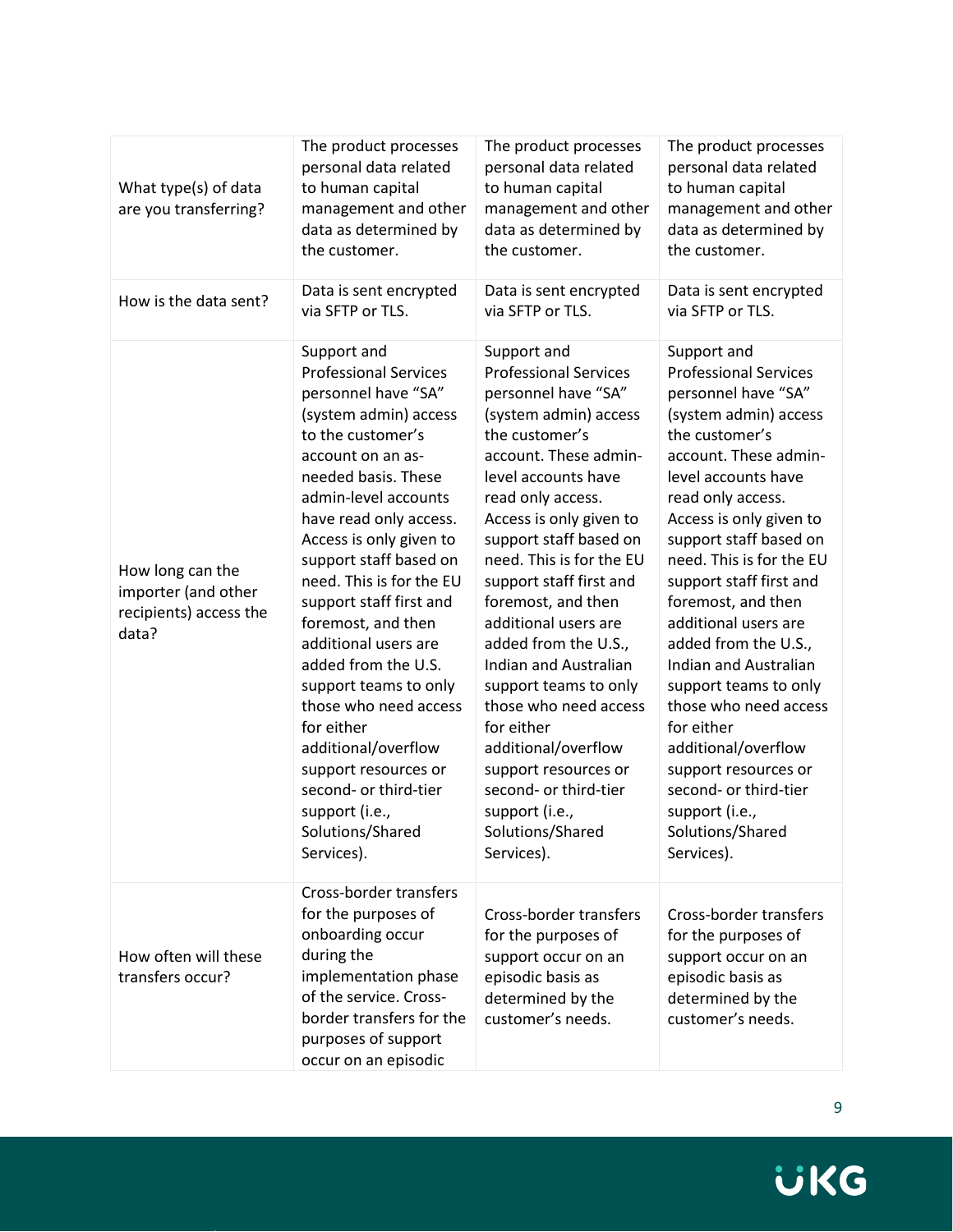| basis as determined by<br>the customer's needs. |  |
|-------------------------------------------------|--|
|                                                 |  |

#### <span id="page-10-0"></span>**UKG Workforce Central**

| <b>UKG Workforce Central</b>                                                                                           |                                                                                                                                                                                                                        |                                                                                                                                                                  |                                                                                                                                                                  |  |
|------------------------------------------------------------------------------------------------------------------------|------------------------------------------------------------------------------------------------------------------------------------------------------------------------------------------------------------------------|------------------------------------------------------------------------------------------------------------------------------------------------------------------|------------------------------------------------------------------------------------------------------------------------------------------------------------------|--|
| Where is the importer<br>located?                                                                                      | <b>USA</b>                                                                                                                                                                                                             | <b>INDIA</b>                                                                                                                                                     | <b>AUSTRALIA</b>                                                                                                                                                 |  |
| Will the importer be<br>forwarding the data to<br>another organization?                                                | Yes                                                                                                                                                                                                                    | <b>No</b>                                                                                                                                                        | No                                                                                                                                                               |  |
| What kind of<br>organization is it, and<br>where is it located?                                                        | <b>UKG Subprocessors &amp;</b><br><b>Affiliates</b>                                                                                                                                                                    | N/A                                                                                                                                                              | N/A                                                                                                                                                              |  |
| Why are you making<br>the transfer?                                                                                    | Cross-border transfer is<br>necessary for customer<br>onboarding and<br>customer support.                                                                                                                              | Cross-border transfer is<br>necessary for customer<br>support.                                                                                                   | Cross-border transfer is<br>necessary for customer<br>support.                                                                                                   |  |
| What will the importer<br>(and any other party to<br>whom it forwards the<br>data) be doing with the<br>personal data? | Recipient will engage in<br>personal data<br>processing (storage,<br>access, manipulation,<br>and retention) to<br>complete customer<br>onboarding and<br>provide<br>troubleshooting<br>assistance to the<br>customer. | Recipient will engage in<br>personal data<br>processing (access,<br>manipulation, and<br>retention) to provide<br>trouble shooting<br>assistance to<br>customer. | Recipient will engage in<br>personal data<br>processing (access,<br>manipulation, and<br>retention) to provide<br>trouble shooting<br>assistance to<br>customer. |  |
| What security<br>certifications does UKG<br>maintain?                                                                  | <b>UKG maintains ISO</b><br>27001, ISO 27017, and<br>ISO 27018 certifications<br>and SOC 1 and SOC 2<br>reports.                                                                                                       | <b>UKG maintains ISO</b><br>27001, ISO 27017, and<br>ISO 27018 certifications<br>and SOC 1 and SOC 2<br>reports.                                                 | <b>UKG maintains ISO</b><br>27001, ISO 27017, and<br>ISO 27018 certifications<br>and SOC 1 and SOC 2<br>reports.                                                 |  |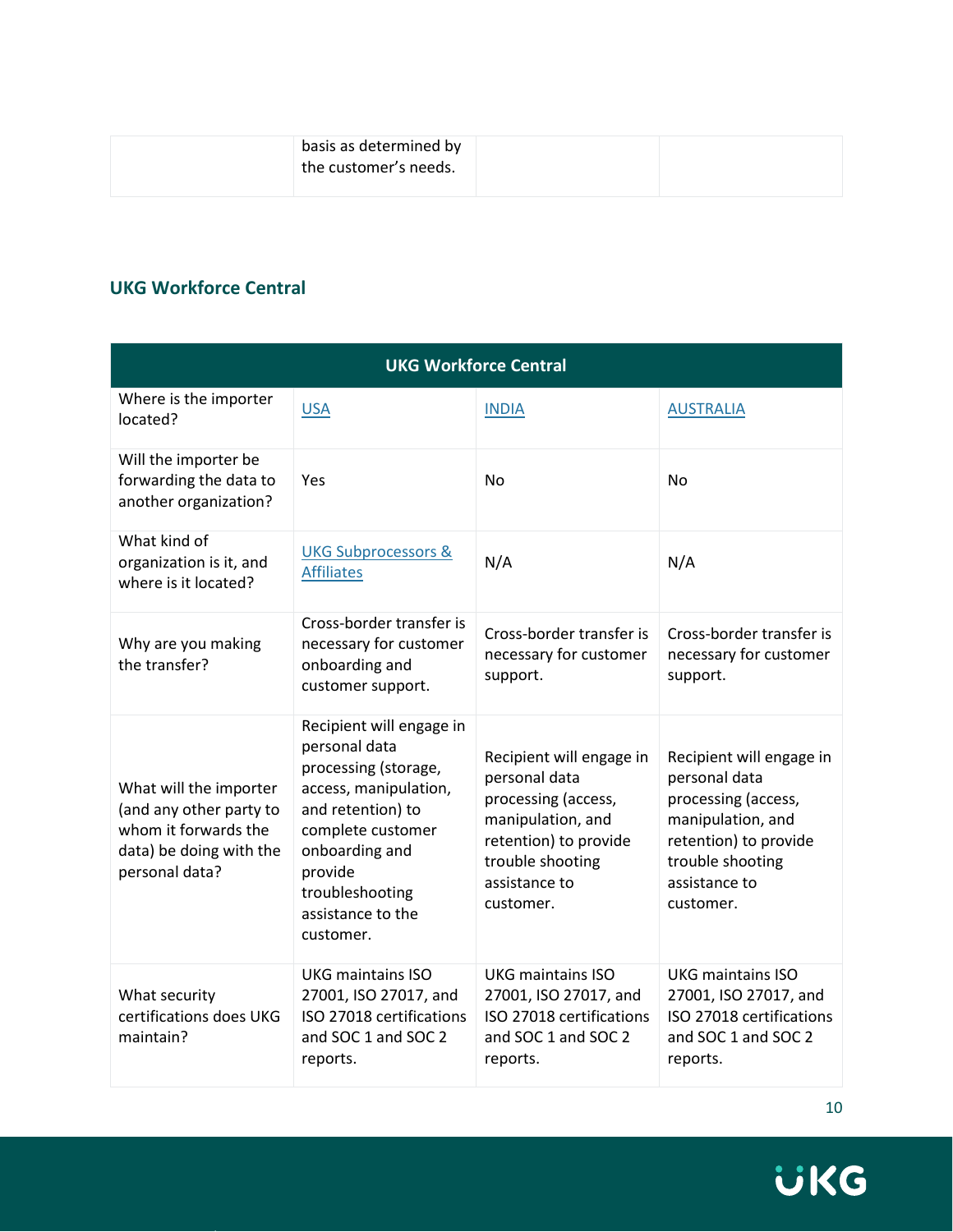| Who is the data about?                                                         | Personal data might                                                                                                                                                                                                                                                                                                                                                                                                                                                                                                                                                                                                                                                                                                                 | Personal data might                                                                                                                                                                                                                                                                                                                                                                                                                                                                                                                                                                                                                                                                                                   | Personal data might                                                                                                                                                                                                                                                                                                                                                                                                                                                                                                                                                                                                                                                                                                   |
|--------------------------------------------------------------------------------|-------------------------------------------------------------------------------------------------------------------------------------------------------------------------------------------------------------------------------------------------------------------------------------------------------------------------------------------------------------------------------------------------------------------------------------------------------------------------------------------------------------------------------------------------------------------------------------------------------------------------------------------------------------------------------------------------------------------------------------|-----------------------------------------------------------------------------------------------------------------------------------------------------------------------------------------------------------------------------------------------------------------------------------------------------------------------------------------------------------------------------------------------------------------------------------------------------------------------------------------------------------------------------------------------------------------------------------------------------------------------------------------------------------------------------------------------------------------------|-----------------------------------------------------------------------------------------------------------------------------------------------------------------------------------------------------------------------------------------------------------------------------------------------------------------------------------------------------------------------------------------------------------------------------------------------------------------------------------------------------------------------------------------------------------------------------------------------------------------------------------------------------------------------------------------------------------------------|
|                                                                                | concern employees and                                                                                                                                                                                                                                                                                                                                                                                                                                                                                                                                                                                                                                                                                                               | concern employees and                                                                                                                                                                                                                                                                                                                                                                                                                                                                                                                                                                                                                                                                                                 | concern employees and                                                                                                                                                                                                                                                                                                                                                                                                                                                                                                                                                                                                                                                                                                 |
|                                                                                | former employees of                                                                                                                                                                                                                                                                                                                                                                                                                                                                                                                                                                                                                                                                                                                 | former employees of                                                                                                                                                                                                                                                                                                                                                                                                                                                                                                                                                                                                                                                                                                   | former employees of                                                                                                                                                                                                                                                                                                                                                                                                                                                                                                                                                                                                                                                                                                   |
|                                                                                | the customer.                                                                                                                                                                                                                                                                                                                                                                                                                                                                                                                                                                                                                                                                                                                       | the customer.                                                                                                                                                                                                                                                                                                                                                                                                                                                                                                                                                                                                                                                                                                         | the customer.                                                                                                                                                                                                                                                                                                                                                                                                                                                                                                                                                                                                                                                                                                         |
| What type(s) of data<br>are you transferring?                                  | The product processes<br>personal data related<br>to human capital<br>management and other<br>data as determined by<br>the customer.                                                                                                                                                                                                                                                                                                                                                                                                                                                                                                                                                                                                | The product processes<br>personal data related<br>to human capital<br>management and other<br>data as determined by<br>the customer.                                                                                                                                                                                                                                                                                                                                                                                                                                                                                                                                                                                  | The product processes<br>personal data related<br>to human capital<br>management and other<br>data as determined by<br>the customer.                                                                                                                                                                                                                                                                                                                                                                                                                                                                                                                                                                                  |
| How is the data sent?                                                          | Data is sent encrypted                                                                                                                                                                                                                                                                                                                                                                                                                                                                                                                                                                                                                                                                                                              | Data is sent encrypted                                                                                                                                                                                                                                                                                                                                                                                                                                                                                                                                                                                                                                                                                                | Data is sent encrypted                                                                                                                                                                                                                                                                                                                                                                                                                                                                                                                                                                                                                                                                                                |
|                                                                                | via SFTP or TLS.                                                                                                                                                                                                                                                                                                                                                                                                                                                                                                                                                                                                                                                                                                                    | via SFTP or TLS.                                                                                                                                                                                                                                                                                                                                                                                                                                                                                                                                                                                                                                                                                                      | via SFTP or TLS.                                                                                                                                                                                                                                                                                                                                                                                                                                                                                                                                                                                                                                                                                                      |
| For how long can the<br>importer (and other<br>recipients) access the<br>data? | Support and<br><b>Professional Services</b><br>personnel access<br>customer's system via a<br>set of support accounts<br>- ADM and Ops. ADM<br>has full admin<br>privileges, and Ops has<br>basic admin privileges<br>(read and write only).<br>Both accounts - when<br>enabled - have access<br>to all employee data<br>except in the case of<br>extensions for<br>healthcare customers.<br>This data is not visible<br>to UKG employees and<br>requires access to the<br>customer's encryption<br>gateway to see any<br>customer data. Access<br>to the customer's data<br>is only needed until the<br>customer's<br>implementation is<br>complete or the<br>support request is<br>complete and the data<br>is no longer required | Support and<br><b>Professional Services</b><br>personnel access<br>customer's system via a<br>set of support accounts<br>- ADM and Ops. ADM<br>has full admin<br>privileges, and Ops has<br>basic admin privileges<br>(read and write only).<br>Both accounts - when<br>enabled - have access<br>to all employee data<br>except in the case of<br>extensions for<br>healthcare customers.<br>This data is not visible<br>to UKG employees and<br>requires access to the<br>customer's encryption<br>gateway to see any<br>customer data. Access<br>to the customer's data<br>is only needed until the<br>customer support<br>request is complete<br>and the data is no<br>longer required per<br>internal procedures. | Support and<br><b>Professional Services</b><br>personnel access<br>customer's system via a<br>set of support accounts<br>- ADM and Ops. ADM<br>has full admin<br>privileges, and Ops has<br>basic admin privileges<br>(read and write only).<br>Both accounts - when<br>enabled - have access<br>to all employee data<br>except in the case of<br>extensions for<br>healthcare customers.<br>This data is not visible<br>to UKG employees and<br>requires access to the<br>customer's encryption<br>gateway to see any<br>customer data. Access<br>to the customer's data<br>is only needed until the<br>customer support<br>request is complete<br>and the data is no<br>longer required per<br>internal procedures. |

11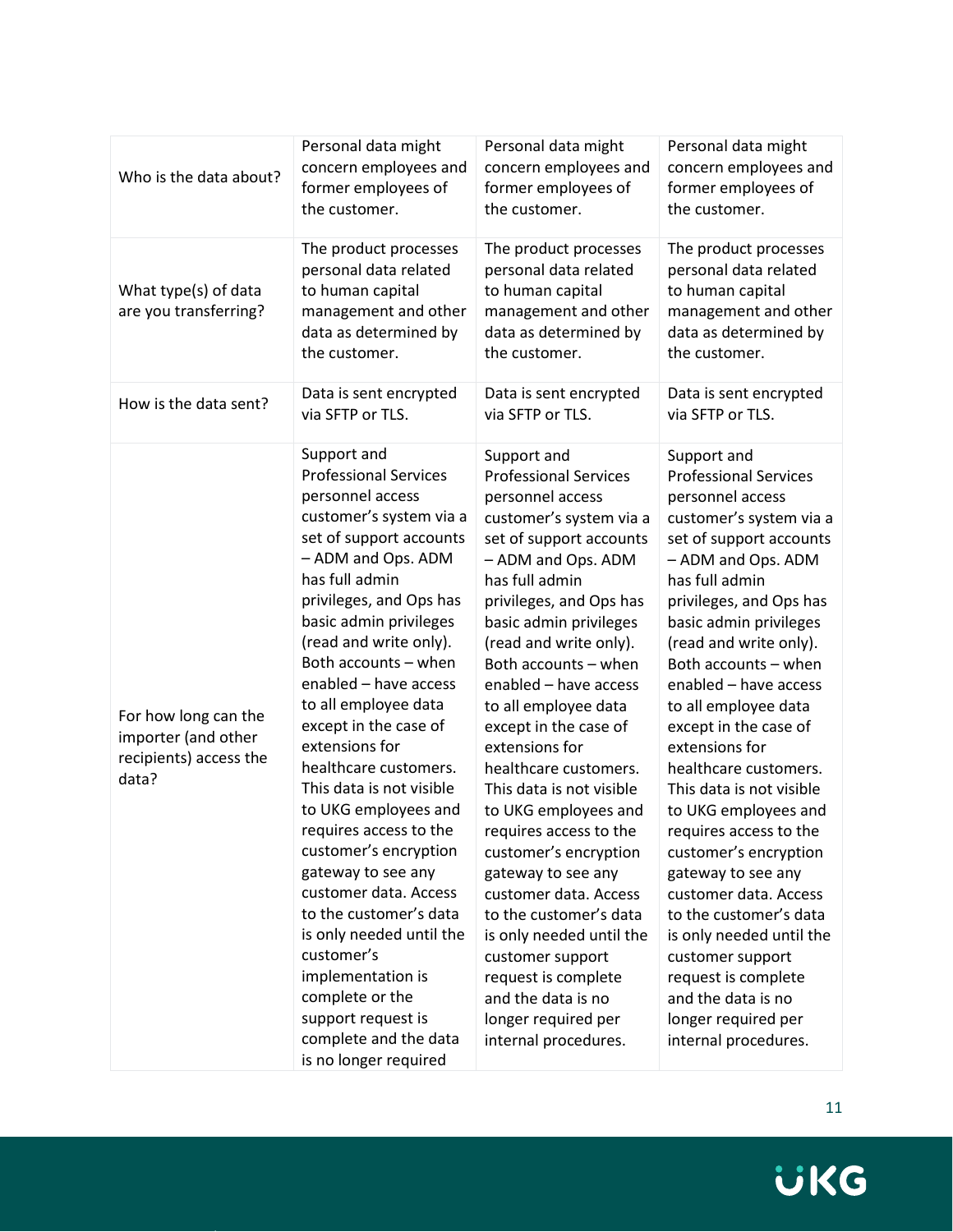|                                          | per internal<br>procedures.                                                                                                                                                                                                                                     |                                                                                                                                     |                                                                                                                                     |
|------------------------------------------|-----------------------------------------------------------------------------------------------------------------------------------------------------------------------------------------------------------------------------------------------------------------|-------------------------------------------------------------------------------------------------------------------------------------|-------------------------------------------------------------------------------------------------------------------------------------|
| How often will these<br>transfers occur? | Cross-border transfers<br>for the purposes of<br>onboarding occur<br>during the<br>implementation phase<br>of the service. Cross-<br>border transfers for the<br>purposes of support<br>occur on an episodic<br>basis as determined by<br>the customer's needs. | Cross-border transfers<br>for the purposes of<br>support occur on an<br>episodic basis as<br>determined by the<br>customer's needs. | Cross-border transfers<br>for the purposes of<br>support occur on an<br>episodic basis as<br>determined by the<br>customer's needs. |

### <span id="page-12-0"></span>**UKG HR Service Delivery**

| <b>UKG HR Service Delivery</b>                                            |                                                                                                                 |                                                                                                                |                                                                                                                |  |
|---------------------------------------------------------------------------|-----------------------------------------------------------------------------------------------------------------|----------------------------------------------------------------------------------------------------------------|----------------------------------------------------------------------------------------------------------------|--|
| Where is the importer<br>located?                                         | <b>USA</b>                                                                                                      | <b>INDIA</b>                                                                                                   | <b>SINGAPORE</b>                                                                                               |  |
| Will the importer be<br>forwarding the data to<br>another organization?   | Yes                                                                                                             | <b>No</b>                                                                                                      | <b>No</b>                                                                                                      |  |
| If yes, what kind of<br>organization is it, and<br>where is it located?   | <b>UKG Subprocessors &amp;</b><br><b>Affiliates</b>                                                             | N/A                                                                                                            | N/A                                                                                                            |  |
| Why are you making<br>the transfer?                                       | Cross-border transfer is<br>necessary for customer<br>support.                                                  | Cross-border transfer is<br>necessary for customer<br>support and cloud<br>security monitoring.                | Cross-border transfer is<br>necessary for customer<br>support and cloud<br>security monitoring.                |  |
| What will the importer<br>(and any other party to<br>whom it forwards the | Recipient will engage in<br>personal data<br>processing (storage,<br>access, manipulation,<br>and retention) to | Recipient will engage in<br>personal data<br>processing (access,<br>manipulation, and<br>retention) to provide | Recipient will engage in<br>personal data<br>processing (access,<br>manipulation, and<br>retention) to provide |  |

12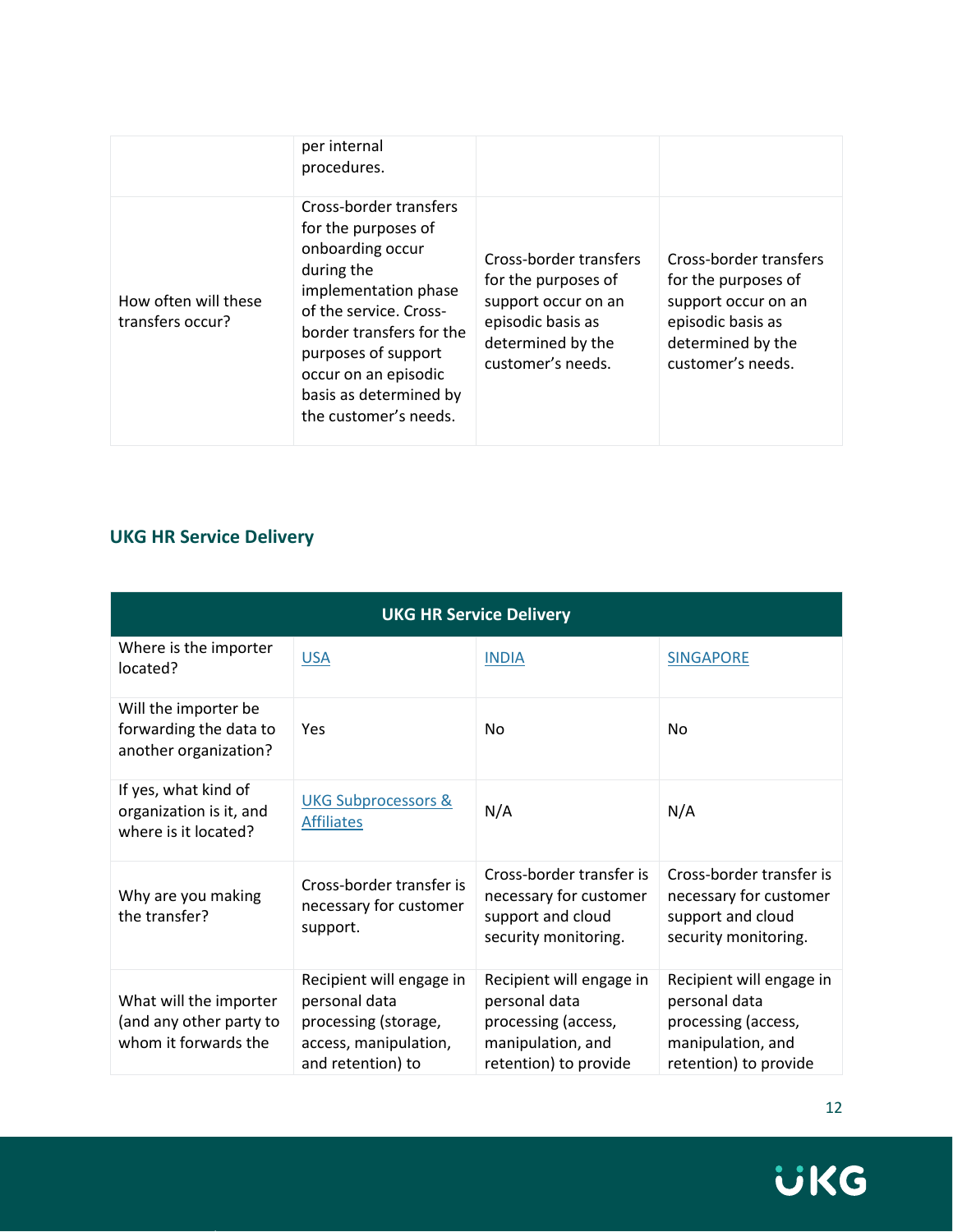| data) be doing with the<br>personal data?                                      | provide<br>troubleshooting<br>assistance to the<br>customer.                                                                                                                                                                                 | troubleshooting<br>assistance to the<br>customer.                                                                                                                                                                               | troubleshooting<br>assistance to the<br>customer.                                                                                                                                                                               |
|--------------------------------------------------------------------------------|----------------------------------------------------------------------------------------------------------------------------------------------------------------------------------------------------------------------------------------------|---------------------------------------------------------------------------------------------------------------------------------------------------------------------------------------------------------------------------------|---------------------------------------------------------------------------------------------------------------------------------------------------------------------------------------------------------------------------------|
| What security<br>certifications does UKG<br>maintain?                          | <b>UKG maintains ISO</b><br>27001, ISO 27017, and<br>ISO 27018 certifications<br>and SOC 1 and SOC 2<br>reports.                                                                                                                             | <b>UKG maintains ISO</b><br>27001, ISO 27017, and<br>ISO 27018 certifications<br>and SOC 1 and SOC 2<br>reports.                                                                                                                | <b>UKG maintains ISO</b><br>27001, ISO 27017, and<br>ISO 27018 certifications<br>and SOC 1 and SOC 2<br>reports.                                                                                                                |
| Who is the data about?                                                         | Employees, agents,<br>contractors, advisers,<br>professional experts,<br>and contacts.                                                                                                                                                       | Employees, agents,<br>contractors, advisers,<br>professional experts,<br>and contacts.                                                                                                                                          | Employees, agents,<br>contractors, advisers,<br>professional experts,<br>and contacts.                                                                                                                                          |
| What type(s) of data<br>are you transferring?                                  | The product processes<br>personal data related<br>to human capital<br>management data and<br>disclosed in the<br>database. There is no<br>access to the data<br>subjects' documents<br>(HR Core Data).                                       | The product processes<br>personal data related<br>to human capital<br>management data and<br>disclosed in the<br>database. There is no<br>access to the data<br>subjects' documents<br>(HR Core Data).                          | The product processes<br>personal data related<br>to human capital<br>management data and<br>disclosed in the<br>database. There is no<br>access to the data<br>subjects' documents<br>(HR Core Data).                          |
| How is the data sent?                                                          | Data is sent encrypted<br>via SFTP or TLS.                                                                                                                                                                                                   | Data is sent encrypted<br>via SFTP or TLS.                                                                                                                                                                                      | Data is sent encrypted<br>via SFTP or TLS.                                                                                                                                                                                      |
| For how long can the<br>importer (and other<br>recipients) access the<br>data? | <b>UKG</b> and its<br>subprocessors only<br>engage in personal<br>data processing as<br>instructed and as<br>described in its<br>agreement with its<br>customer, to comply<br>with applicable laws, or<br>for other legitimate<br>interests. | Support and<br><b>Professional Services</b><br>personnel have "SA"<br>(system admin) access<br>to the customer's<br>account. These admin-<br>level accounts have<br>read-only access.<br>Access is only given<br>based on need. | Support and<br><b>Professional Services</b><br>personnel have "SA"<br>(system admin) access<br>to the customer's<br>account. These admin-<br>level accounts have<br>read-only access.<br>Access is only given<br>based on need. |
| How often will these<br>transfers occur?                                       | Transfers will occur per<br>the agreed-upon<br>delivery of services                                                                                                                                                                          | Cross-border transfers<br>for the purposes of<br>support occur on an                                                                                                                                                            | Cross-border transfers<br>for the purposes of<br>support occur on an                                                                                                                                                            |

13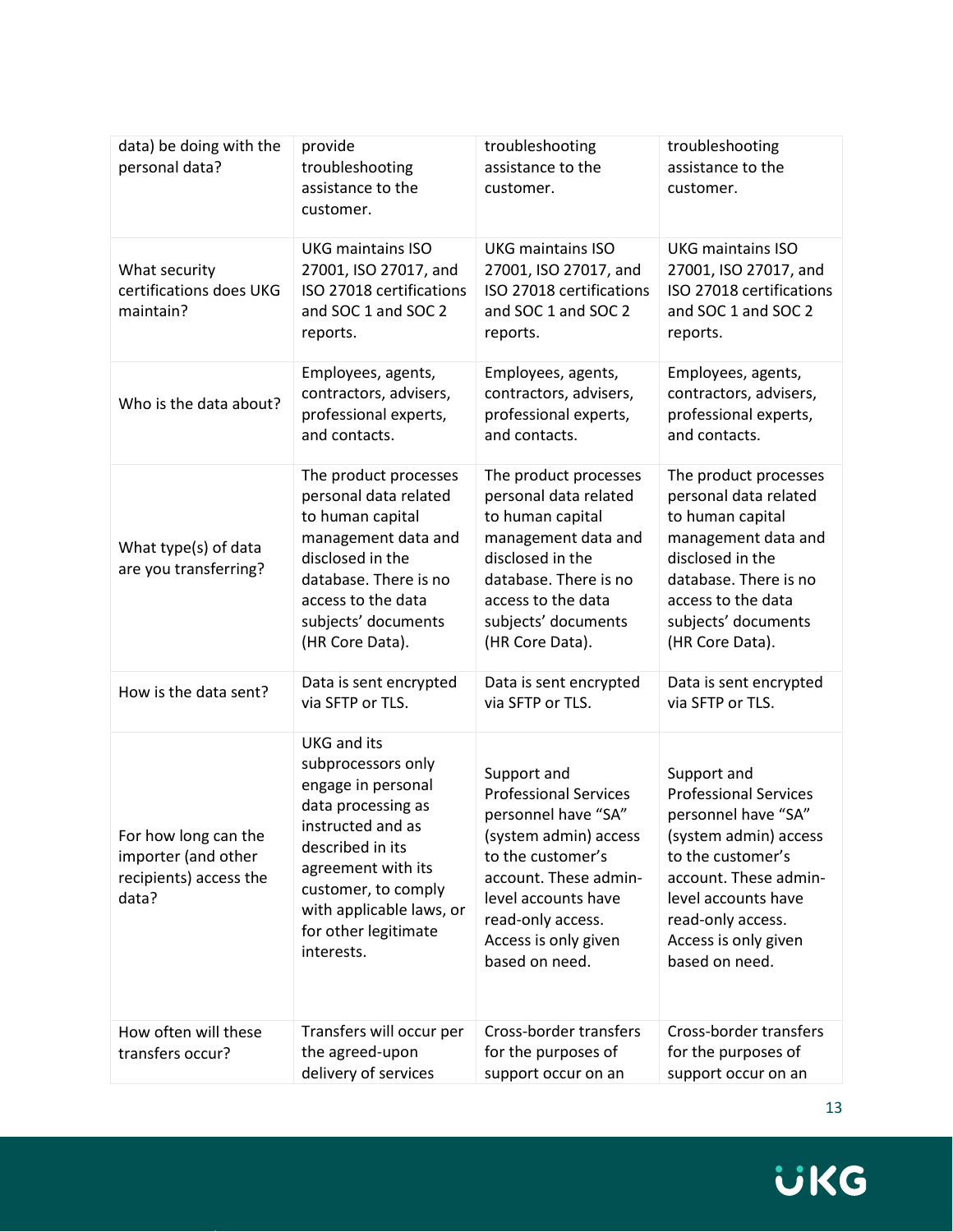| detailed within the<br>contractual<br>commitment UKG has<br>with the customer or<br>upon customer<br>instruction. | episodic basis as<br>determined by the<br>customer's needs. | episodic basis as<br>determined by the<br>customer's needs. |
|-------------------------------------------------------------------------------------------------------------------|-------------------------------------------------------------|-------------------------------------------------------------|
|-------------------------------------------------------------------------------------------------------------------|-------------------------------------------------------------|-------------------------------------------------------------|

# <span id="page-14-0"></span>**Country-Specific Information**

#### <span id="page-14-1"></span>**USA**

| <b>USA</b>                                                                                |                                                                                                                                                                                                                                                                                                                                                                                                                                                                                                                                                                                                                                                                                                                                                                                                                                                                                                                                                                                                                                                                                  |  |
|-------------------------------------------------------------------------------------------|----------------------------------------------------------------------------------------------------------------------------------------------------------------------------------------------------------------------------------------------------------------------------------------------------------------------------------------------------------------------------------------------------------------------------------------------------------------------------------------------------------------------------------------------------------------------------------------------------------------------------------------------------------------------------------------------------------------------------------------------------------------------------------------------------------------------------------------------------------------------------------------------------------------------------------------------------------------------------------------------------------------------------------------------------------------------------------|--|
| Are the contractual safeguards<br>likely to be enforceable in the<br>destination country? | Yes. The U.S. recognizes the rule of law, as there is an established<br>and respected legal and court system. Foreign judgments or<br>arbitration awards can be enforced. Under U.S. law, an individual<br>seeking to enforce a foreign judgment, decree, or order in the U.S.<br>must file suit before a competent court. The court will determine<br>whether to recognize and enforce the foreign judgment. The U.S. has<br>been a member of the Hague Conference on Private International<br>Law since October 15, 1964, and is now a contracting state to six<br>conventions of the Hague Conference, including the Choice of Court<br>Convention. There is ready access to justice through the court<br>system, which provides means for redress and effective remedies.<br>The rights of third-party beneficiaries under contracts are recognized<br>and enforced. There are high levels of integrity and independence in<br>the judicial process. The UK is currently evaluating the possibility of<br>finding adequacy for the U.S. with respect to privacy regulations. |  |
| Are there laws that set out                                                               | Yes. Public authorities or third parties cannot access data from                                                                                                                                                                                                                                                                                                                                                                                                                                                                                                                                                                                                                                                                                                                                                                                                                                                                                                                                                                                                                 |  |
| when and how the law can                                                                  | private companies, including to intercept communications, without                                                                                                                                                                                                                                                                                                                                                                                                                                                                                                                                                                                                                                                                                                                                                                                                                                                                                                                                                                                                                |  |
| require access to data be given                                                           | meaningful safeguards (for example, court order or warrant).                                                                                                                                                                                                                                                                                                                                                                                                                                                                                                                                                                                                                                                                                                                                                                                                                                                                                                                                                                                                                     |  |
| to third parties, including                                                               | Organizations can undertake workplace monitoring, but there are                                                                                                                                                                                                                                                                                                                                                                                                                                                                                                                                                                                                                                                                                                                                                                                                                                                                                                                                                                                                                  |  |
| public authorities?                                                                       | significant safeguards.                                                                                                                                                                                                                                                                                                                                                                                                                                                                                                                                                                                                                                                                                                                                                                                                                                                                                                                                                                                                                                                          |  |
| Are there limitations on how                                                              | Yes. Public and private authorities may only use the data they access                                                                                                                                                                                                                                                                                                                                                                                                                                                                                                                                                                                                                                                                                                                                                                                                                                                                                                                                                                                                            |  |
| third parties, including public                                                           | or receive from third parties for justified and limited purposes - for                                                                                                                                                                                                                                                                                                                                                                                                                                                                                                                                                                                                                                                                                                                                                                                                                                                                                                                                                                                                           |  |

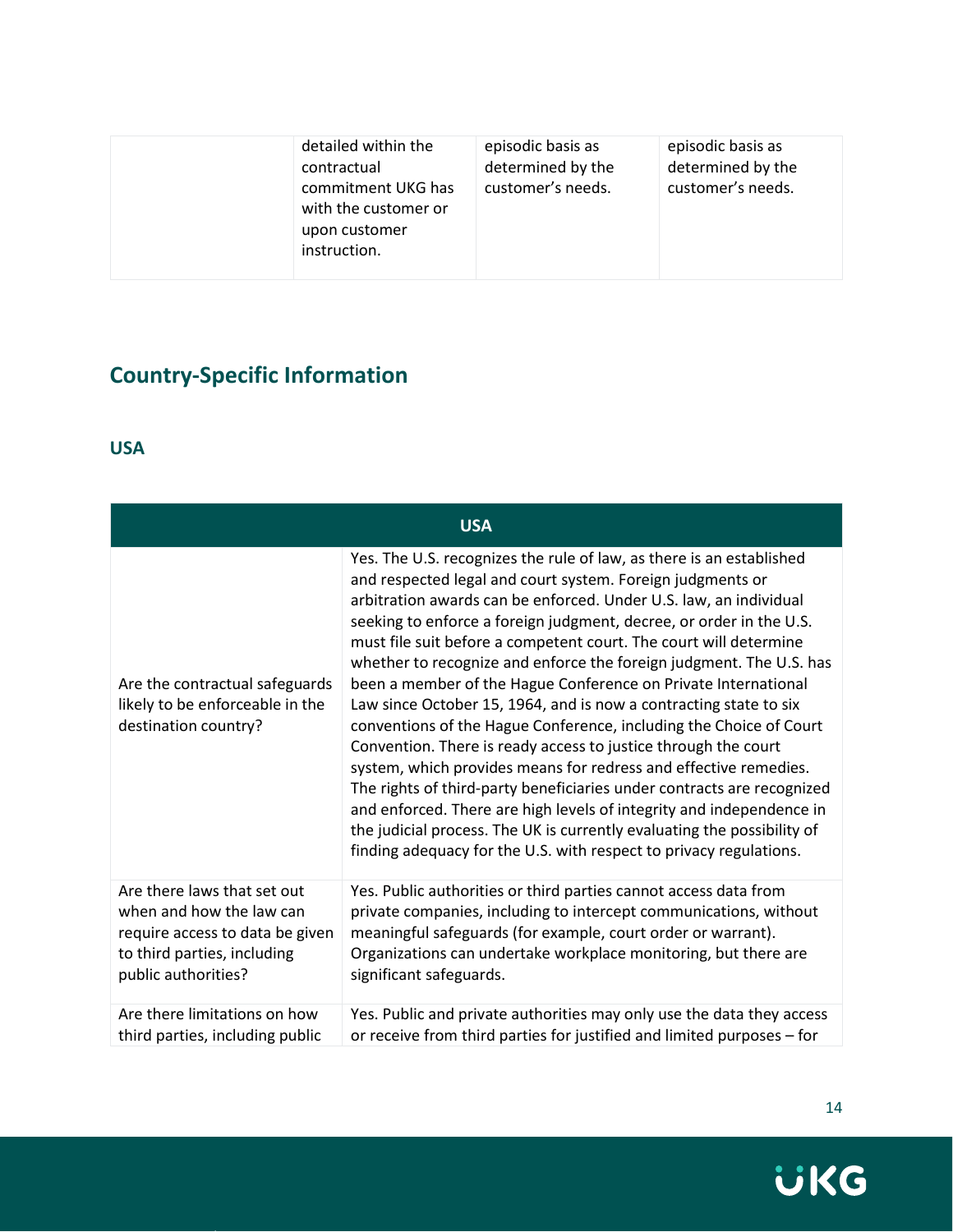| authorities, can use the data<br>they access?                                                                                       | example, in the case of public authorities, for law enforcement,<br>protection of public health, and safeguarding national security.                                                                                                                                                                                                                                                                                                                                                                                                                                                                                                                                                                                                                                                                                                                                                                                                                                                                                                                                                                                                                                                                                                                                                                                                                                                                                                                                                                                                                                                   |
|-------------------------------------------------------------------------------------------------------------------------------------|----------------------------------------------------------------------------------------------------------------------------------------------------------------------------------------------------------------------------------------------------------------------------------------------------------------------------------------------------------------------------------------------------------------------------------------------------------------------------------------------------------------------------------------------------------------------------------------------------------------------------------------------------------------------------------------------------------------------------------------------------------------------------------------------------------------------------------------------------------------------------------------------------------------------------------------------------------------------------------------------------------------------------------------------------------------------------------------------------------------------------------------------------------------------------------------------------------------------------------------------------------------------------------------------------------------------------------------------------------------------------------------------------------------------------------------------------------------------------------------------------------------------------------------------------------------------------------------|
| Do individuals have effective<br>and enforceable rights and<br>remedies in relation to the<br>safeguards for third-party<br>access? | Yes. There are clear and enforceable rights in place to allow<br>individuals access to their personal data, and individuals may readily<br>seek judicial challenge of private and public authorities accessing<br>their data, including by using surveillance measures.                                                                                                                                                                                                                                                                                                                                                                                                                                                                                                                                                                                                                                                                                                                                                                                                                                                                                                                                                                                                                                                                                                                                                                                                                                                                                                                |
| Is there effective oversight?                                                                                                       | Yes. Police and intelligence agencies operate with clear judicial or<br>other effective administrative oversight of their activities.                                                                                                                                                                                                                                                                                                                                                                                                                                                                                                                                                                                                                                                                                                                                                                                                                                                                                                                                                                                                                                                                                                                                                                                                                                                                                                                                                                                                                                                  |
| Does the destination country<br>have mature data protection<br>and/or privacy laws in place?                                        | In the U.S. the Constitution does not expressly address individual<br>privacy. The U.S. Supreme Court has inferred a right to privacy in its<br>decisions citing to language in the First, Third, Fourth, Fifth, and<br>Ninth amendments. Instead of omnibus federal privacy legislation,<br>the U.S. has a patchwork of sector-specific privacy legislation and<br>regulations that restrict the processing of personal data. These laws<br>address information concerning an individual's taxes (IRS rules),<br>consumer credit (FCRA), financial accounts (GLBA), education records<br>(FERPA), health information (HIPAA), and the like. The U.S. Federal<br>Trade Commission (FTC) has performed privacy and security<br>enforcement for nearly 50 years, for the FCRA and more recently for<br>the Safe Harbor and Privacy Shield programs. The FTC also takes<br>action for unfair or deceptive trade practices against entities when<br>personal data processing is inconsistent with its privacy notice.<br>Additionally, each of the U.S. states and protectorates has authority<br>to enact its own legislation and regulations for privacy and data<br>protection. While many state laws focus on protection for<br>consumers, the effect of these laws can be quite broad, such as the<br>application of California's CCPA and CPRA legislation to personal data<br>collected in the employment context. The patchwork of federal and<br>state laws, when combined with inferred constitutional protections,<br>provides a framework for the protection of personal data. |
| Is there a legal framework<br>governing the use of<br>biometrics or facial<br>recognition?                                          | In the U.S., biometric and facial recognition are not addressed at the<br>national level. Not all states have laws addressing these matters, and<br>among those that do, there are inconsistencies.                                                                                                                                                                                                                                                                                                                                                                                                                                                                                                                                                                                                                                                                                                                                                                                                                                                                                                                                                                                                                                                                                                                                                                                                                                                                                                                                                                                    |
| What other factors should be<br>considered?                                                                                         | There is a history of respect for human rights (in particular, the rights<br>to privacy, freedom of expression, and access to justice).<br>FISA Section 702 cannot be used to investigate ordinary crimes.<br>Instead, the surveillance under FISA Section 702 is largely restricted<br>to specific areas of national defense, national security, and the                                                                                                                                                                                                                                                                                                                                                                                                                                                                                                                                                                                                                                                                                                                                                                                                                                                                                                                                                                                                                                                                                                                                                                                                                              |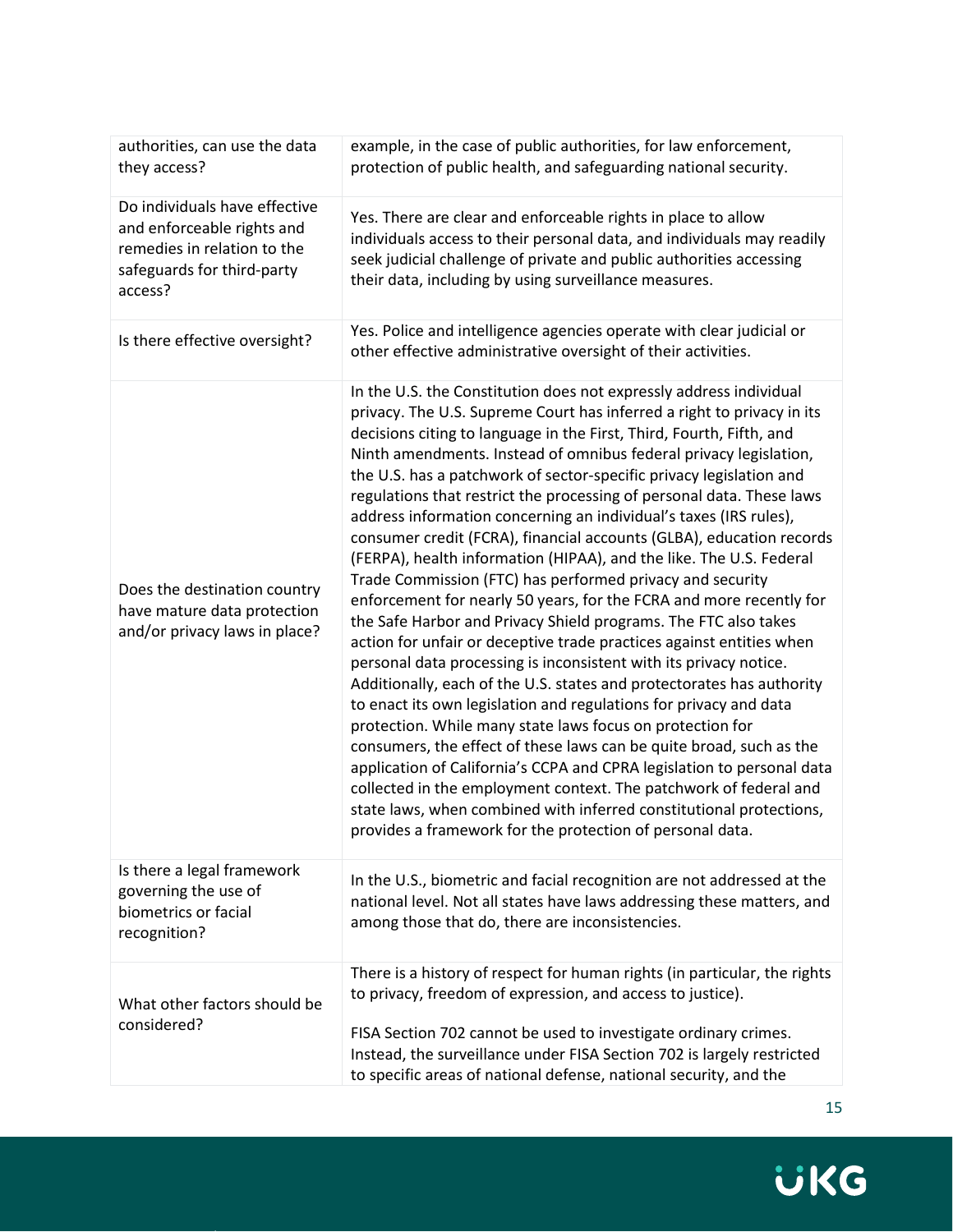conduct of foreign affairs, with an emphasis on international terrorism, sabotage, the proliferation of weapons of mass destruction, and other grave hostile acts.

As a result, FISA Section 702 is limited in scope. First, "foreign intelligence information" must have some nexus to a "foreign power or foreign territory." This means that most private business or customer records likely will not constitute "foreign intelligence information." Second, in examining what organizations may be affected by FISA Section 702, the term "foreign power" as defined by the statute primarily incorporates foreign terrorist organizations, foreign governments, and instrumentalities of both. This means that most private businesses likely will not be considered a "foreign power."

Executive Order 12333 likely has limited to no relevance to transfers of EEA Personal Data to the United States as it generally applies to surveillance activities that are conducted wholly outside of the United States.

Additionally, UKG has assessed that it is not an "electronic communications service provider" under FISA 702 or Executive Order 12333 and therefor is not subject to access requests.

The Cloud Act allows US government access to data in criminal investigations and where there is a threat to the public order, subject to a warrant. UKG does not voluntarily hand over personal information from its customers.

Apart from this, UKG has not built in any backdoors that would allow government authorities to circumvent its security measures to access service data. All of this should therefore mean that UKG has implemented additional measures that adequately address any risk of essential equivalence created by third country regulations.

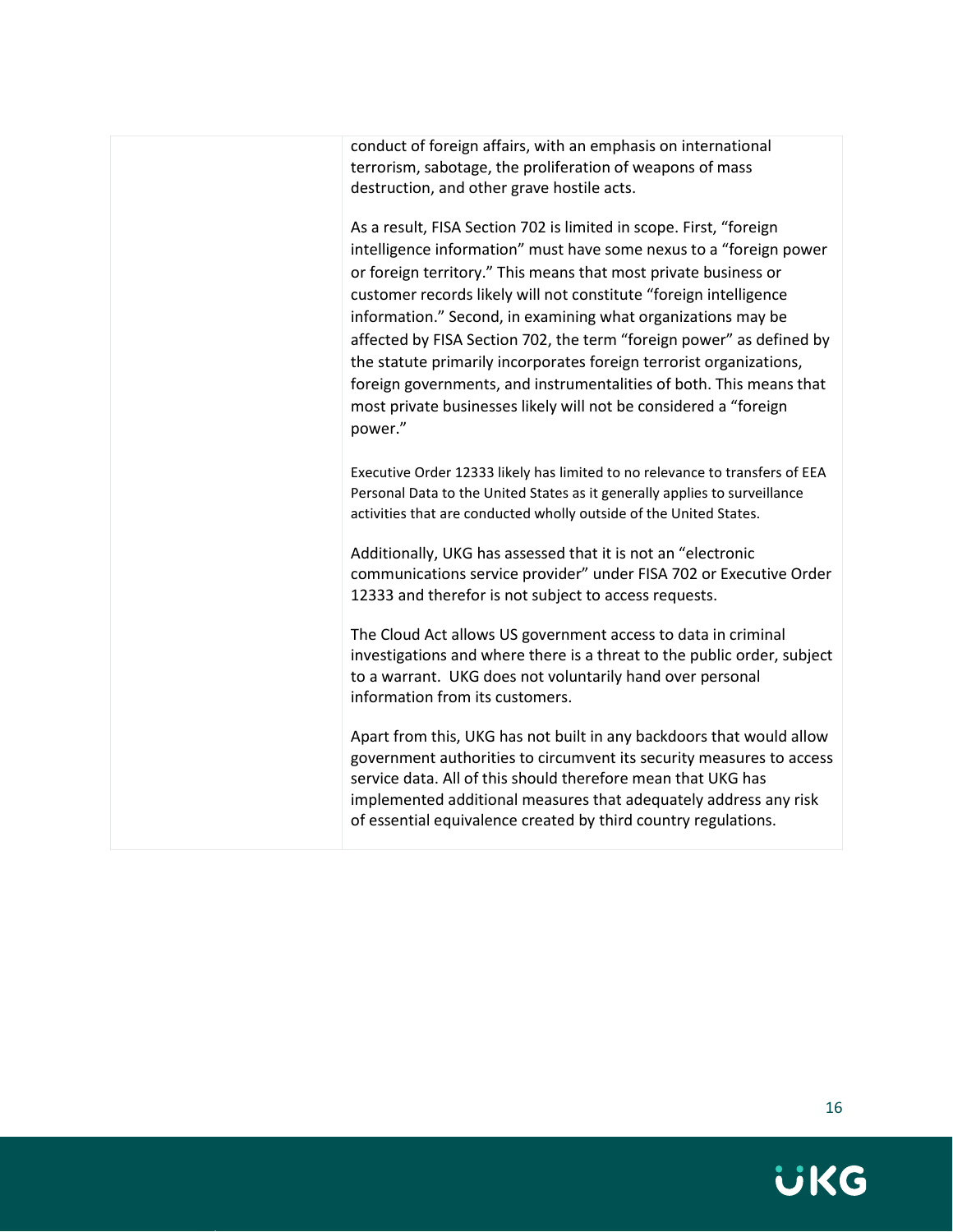#### <span id="page-17-0"></span>**AUSTRALIA**

#### **AUSTRALIA**

| Are the contractual<br>safeguards likely to be<br>enforceable in the destination<br>country?                                                     | Yes. Australia recognizes the rule of law, as there is an established<br>and respected legal and court system. Foreign judgments or<br>arbitration awards can be enforced. Enforcement of foreign<br>judgments in Australia is governed by both statutory regimes and<br>common law principles. With respect to statutory regimes, the<br>Foreign Judgments Act 1991 and the Foreign Judgments Regulations<br>1992 provide for the procedure and scope of the judgments that can<br>be enforceable under the statutory regime. Additionally, Australia is<br>party with the United Kingdom to the bilateral treaty for the<br>Reciprocal Recognition and Enforcement of Judgments in Civil and<br>Commercial Matters 1994. However, Australia is not party to the<br>Hague Convention on Recognition and Enforcement of Foreign<br>Judgments in Civil and Commercial Matters 1971. In instances when<br>there is no international or statutory agreement, the foreign<br>judgment must be enforced under common law principles. |
|--------------------------------------------------------------------------------------------------------------------------------------------------|---------------------------------------------------------------------------------------------------------------------------------------------------------------------------------------------------------------------------------------------------------------------------------------------------------------------------------------------------------------------------------------------------------------------------------------------------------------------------------------------------------------------------------------------------------------------------------------------------------------------------------------------------------------------------------------------------------------------------------------------------------------------------------------------------------------------------------------------------------------------------------------------------------------------------------------------------------------------------------------------------------------------------------|
| Are there laws that set out<br>when and how the law can<br>require access to data be<br>given to third parties,<br>including public authorities? | Yes. Public authorities or third parties cannot access data from private<br>companies, including by intercepting communications, without<br>meaningful safeguards - for example, a court order or a warrant<br>Organizations can undertake workplace monitoring, but there are<br>significant safeguards.                                                                                                                                                                                                                                                                                                                                                                                                                                                                                                                                                                                                                                                                                                                       |
| Are there limitations on how<br>third parties including public<br>authorities can use the data it<br>accesses?                                   | Yes. Public and private authorities may only use the data it accesses<br>or receives from third parties for justified and limited purposes. E.g. in<br>the case of public authorities, for law enforcement, protection of<br>public health and safeguarding national security.                                                                                                                                                                                                                                                                                                                                                                                                                                                                                                                                                                                                                                                                                                                                                  |
| Do individuals have effective<br>and enforceable rights and<br>remedies in relation to the<br>safeguards for third-party<br>access?              | Yes. There are clear and enforceable rights in place to allow<br>individuals access to their personal data, and individuals may readily<br>seek judicial challenge of private and public authorities accessing their<br>data, including by using surveillance measures.                                                                                                                                                                                                                                                                                                                                                                                                                                                                                                                                                                                                                                                                                                                                                         |
| Is there effective oversight?                                                                                                                    | Yes. Police and intelligence agencies operate with clear judicial or<br>other effective administrative oversight of their activities.                                                                                                                                                                                                                                                                                                                                                                                                                                                                                                                                                                                                                                                                                                                                                                                                                                                                                           |
| Does the destination country<br>have mature data protection<br>and/or privacy laws in place?                                                     | Data privacy and protection are regulated in Australia by a<br>combination of federal, state, and territory laws. The Privacy Act 1988<br>(Cth), which includes the Australian Privacy Principles (APPs), is the<br>core privacy legislation in Australia. The Privacy Act applies to private-                                                                                                                                                                                                                                                                                                                                                                                                                                                                                                                                                                                                                                                                                                                                  |

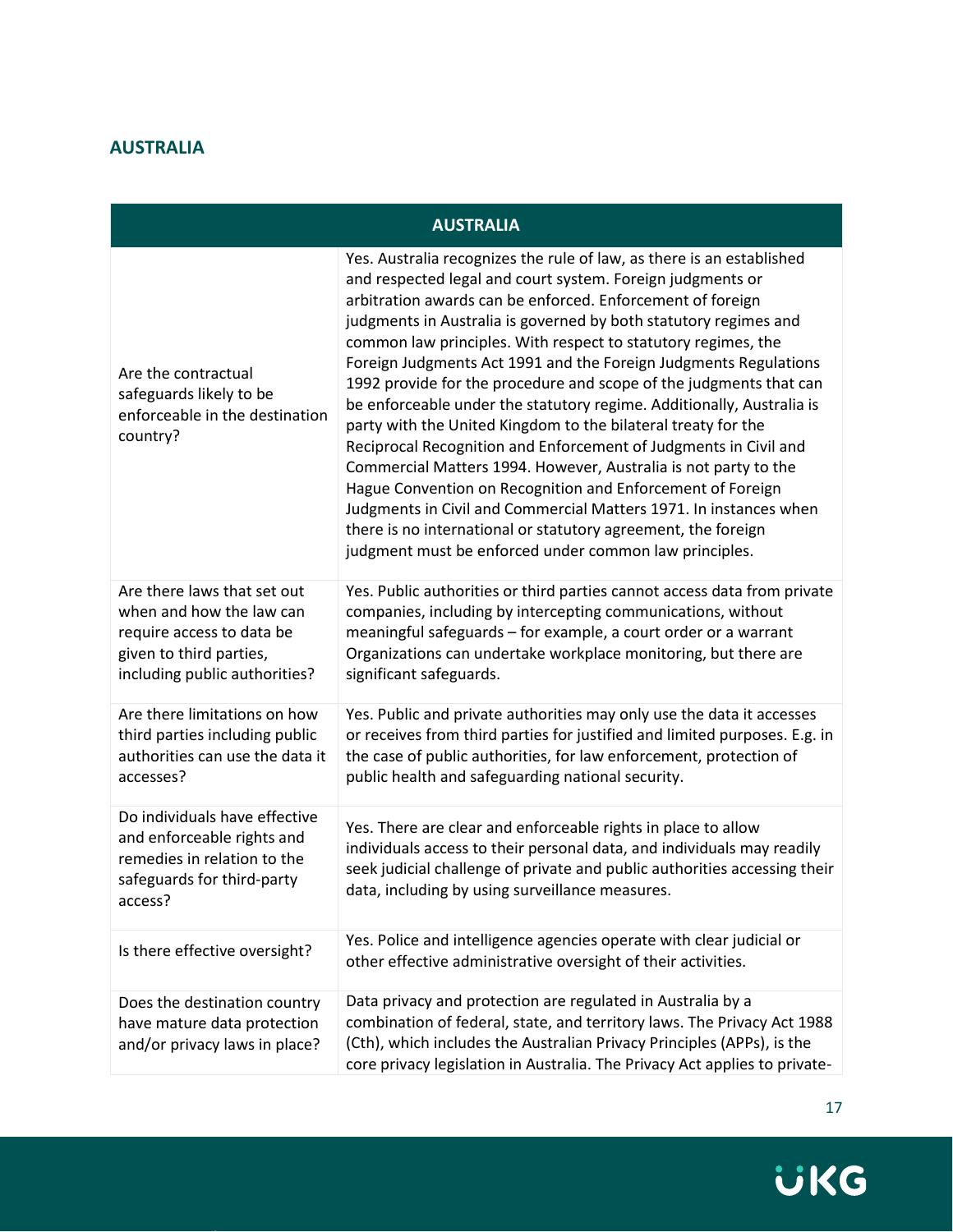|                                                                            | sector entities (with an annual turnover of >AU\$3 million) and all<br>commonwealth government agencies, as well as other specific<br>businesses not meeting the turnover thresholds, including private<br>health service providers processing health information, credit-<br>reporting bodies, and businesses that sell or purchase personal data<br>(APP entities). Most states and territories also have their own<br>(broadly aligned) privacy legislation that is applicable to state<br>government agencies and private businesses that contract with them.<br>In addition to the Privacy Act, APPs, and state privacy laws, there is<br>also specific sector-focused legislation that regulates privacy and<br>information risk – for example, in the health sector and in the<br>telecommunications sector. There is also other legislation at the<br>commonwealth and state levels that is relevant to privacy and the use<br>of personal data, including the Spam Act 2003 (Cth), the Do Not Call<br>Register Act 2006 (Cth), criminal laws prohibiting unauthorized access<br>to computer systems, and various surveillance and listening-devices<br>legislation. More recently, the Treasury Laws Amendment (Consumer<br>Data Right) Act 2019 introduces a consumer-directed data portability<br>mechanism, applicable currently to the banking sector. Further,<br>specific regulators have issued (non-statutory/non-mandatory)<br>standards that instruct regulated entities with regard to specified<br>data protection measures that should be put in place. For example,<br>the Australian Prudential and Regulatory Authority (APRA) regulates<br>financial services institutions and has introduced a number of<br>"prudential" standards on privacy and information risk. Finally, the<br>Australian Consumer Law (ACL) prohibits applicable businesses<br>(including digital platforms) carrying on business in Australia from<br>engaging in certain forms of conduct in connection with the supply or<br>acquisition of goods or services. This includes misleading or deceptive<br>conduct, unconscionable conduct, and unfair practices. Each of these<br>prohibitions under the ACL have been recently cited by the Australian<br>Competition and Consumer Commission (ACCC) (as regulator) as<br>applicable to the privacy practices of an organization, including<br>representations and statements made as to how users' data is<br>collected and disclosed, including under privacy policies and terms of<br>use. |
|----------------------------------------------------------------------------|--------------------------------------------------------------------------------------------------------------------------------------------------------------------------------------------------------------------------------------------------------------------------------------------------------------------------------------------------------------------------------------------------------------------------------------------------------------------------------------------------------------------------------------------------------------------------------------------------------------------------------------------------------------------------------------------------------------------------------------------------------------------------------------------------------------------------------------------------------------------------------------------------------------------------------------------------------------------------------------------------------------------------------------------------------------------------------------------------------------------------------------------------------------------------------------------------------------------------------------------------------------------------------------------------------------------------------------------------------------------------------------------------------------------------------------------------------------------------------------------------------------------------------------------------------------------------------------------------------------------------------------------------------------------------------------------------------------------------------------------------------------------------------------------------------------------------------------------------------------------------------------------------------------------------------------------------------------------------------------------------------------------------------------------------------------------------------------------------------------------------------------------------------------------------------------------------------------------------------------------------------------------------------------------------------------------------------------------------------------------------------------------------------------------------------------------------------------------------------------------------------------------------------------------------|
| Is there a legal framework<br>governing the use of<br>biometrics or facial | In Australia, the Privacy Act 1988 (Cth) governs the way personal<br>data, including biometric data, is collected and used.                                                                                                                                                                                                                                                                                                                                                                                                                                                                                                                                                                                                                                                                                                                                                                                                                                                                                                                                                                                                                                                                                                                                                                                                                                                                                                                                                                                                                                                                                                                                                                                                                                                                                                                                                                                                                                                                                                                                                                                                                                                                                                                                                                                                                                                                                                                                                                                                                      |
| recognition?<br>What other factors should be<br>considered?                | There is a history of respect for human rights (in particular, the rights<br>to privacy, freedom of expression, and access to justice).                                                                                                                                                                                                                                                                                                                                                                                                                                                                                                                                                                                                                                                                                                                                                                                                                                                                                                                                                                                                                                                                                                                                                                                                                                                                                                                                                                                                                                                                                                                                                                                                                                                                                                                                                                                                                                                                                                                                                                                                                                                                                                                                                                                                                                                                                                                                                                                                          |

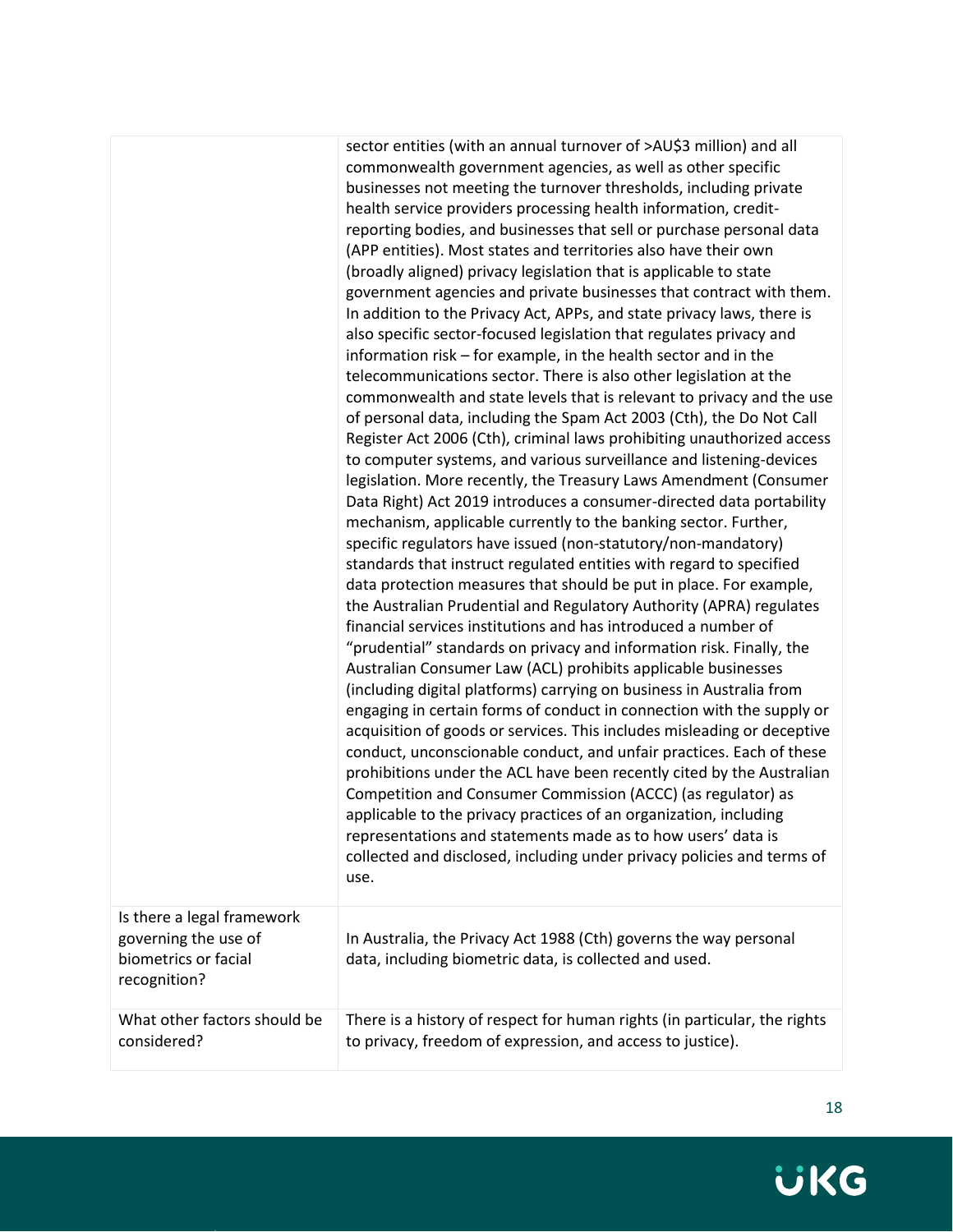#### <span id="page-19-0"></span>**INDIA**

|  | <b>INDIA</b> |
|--|--------------|
|  |              |

| Are the contractual<br>safeguards likely to be<br>enforceable in the destination<br>country?                                                     | Yes. India recognizes the rule of law, as there is an established and<br>respected legal and court system. In India, judgments from courts in<br>"reciprocating territories" can be enforced directly by filing before an<br>Indian court, and execution decree. India is a member of the Hague<br>Conference. There is ready access to justice through the court<br>system, which provides means for redress and effective remedies.<br>The rights of third-party beneficiaries under contracts are recognized<br>and enforced. There are high levels of integrity and independence in<br>the judicial process. The UK is currently evaluating the possibility of<br>finding adequacy for India with respect to privacy regulations. |
|--------------------------------------------------------------------------------------------------------------------------------------------------|---------------------------------------------------------------------------------------------------------------------------------------------------------------------------------------------------------------------------------------------------------------------------------------------------------------------------------------------------------------------------------------------------------------------------------------------------------------------------------------------------------------------------------------------------------------------------------------------------------------------------------------------------------------------------------------------------------------------------------------|
| Are there laws that set out<br>when and how the law can<br>require access to data be<br>given to third parties,<br>including public authorities? | Yes. Public authorities or third parties cannot access data from<br>private companies, including by intercepting communications,<br>without meaningful safeguards (for instance, a court order or a<br>warrant). Organizations can undertake workplace monitoring, but<br>there are significant safeguards.                                                                                                                                                                                                                                                                                                                                                                                                                           |
| Are there limitations on how<br>third parties, including public<br>authorities, can use the data<br>they access?                                 | Yes. Public and private authorities may only use the data they access<br>or receive from third parties for justified and limited purposes - for<br>example, in the case of public authorities, for law enforcement,<br>protection of public health, and safeguarding national security.                                                                                                                                                                                                                                                                                                                                                                                                                                               |
| Do individuals have effective<br>and enforceable rights and<br>remedies in relation to the<br>safeguards for third-party<br>access?              | Yes. There are clear and enforceable rights in place to allow<br>individuals access to their personal data, and individuals may readily<br>seek judicial challenge of private and public authorities accessing<br>their data, including, surveillance measures.                                                                                                                                                                                                                                                                                                                                                                                                                                                                       |
| Is there effective oversight?                                                                                                                    | Yes. Police and intelligence agencies operate with clear judicial or<br>other effective administrative oversight of their activities.                                                                                                                                                                                                                                                                                                                                                                                                                                                                                                                                                                                                 |
| Does the destination country<br>have mature data protection<br>and/or privacy laws in place?                                                     | In India, privacy protections are rooted in interpretation of its<br>constitution (Article 21 implies privacy as a fundamental right) as well<br>as sector-specific data protection legislation and regulation. Sectoral<br>laws address personal data handling and personal data protection<br>focusing on confidentiality limitation of personal data use. The<br>omnibus legislation, the Personal Data Protection (PDP) Bill, was<br>introduced in 2019. If enacted, PDP will repeal 43A of the Information<br>Technology Act 2000 (IT Act), which addresses the handling of                                                                                                                                                      |

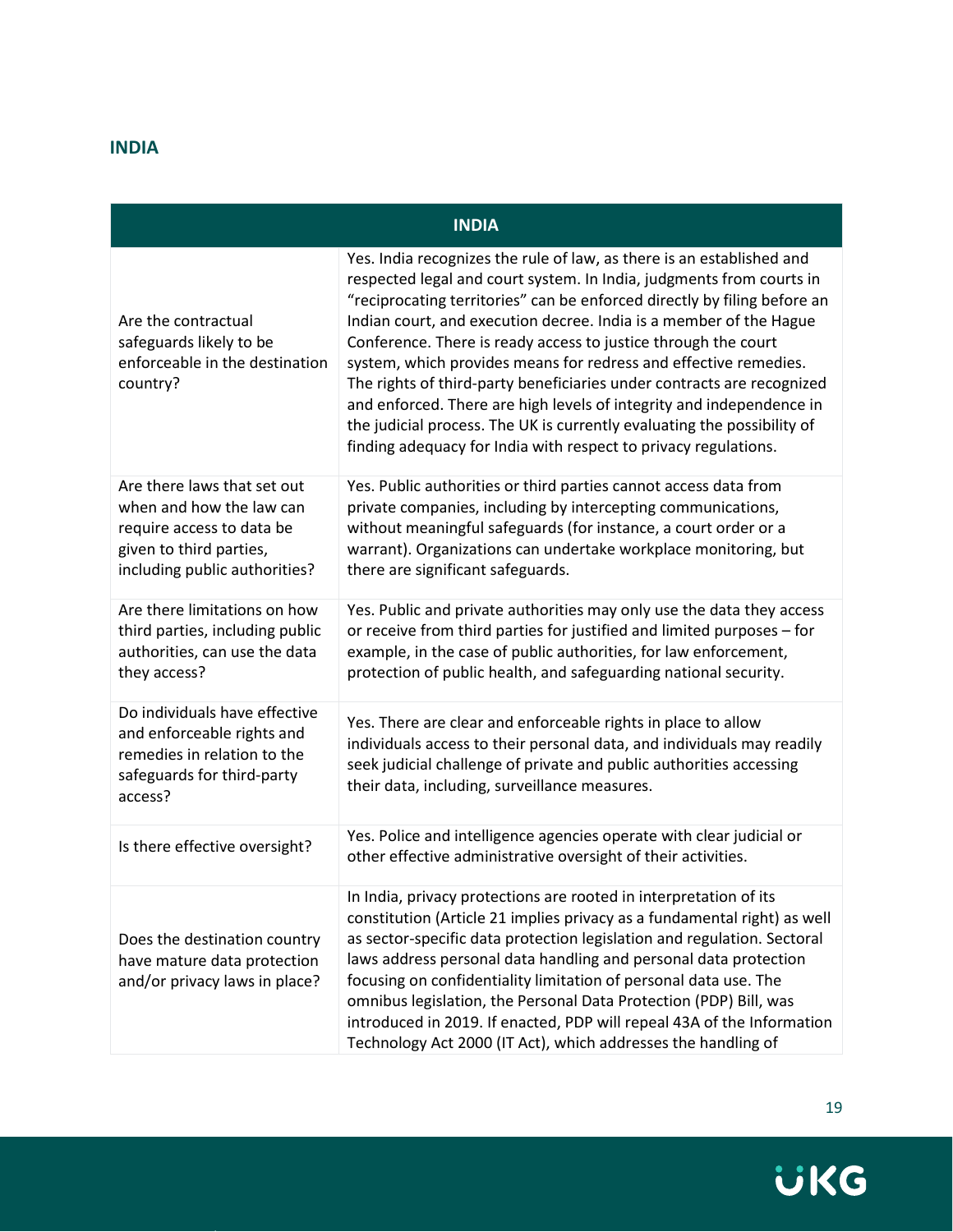|                                                                                            | personal data and sensitive personal data, affording individual rights<br>similar to those of the GDPR.                                                                                                                                                                                                                                                                                                                                                                             |
|--------------------------------------------------------------------------------------------|-------------------------------------------------------------------------------------------------------------------------------------------------------------------------------------------------------------------------------------------------------------------------------------------------------------------------------------------------------------------------------------------------------------------------------------------------------------------------------------|
| Is there a legal framework<br>governing the use of<br>biometrics or facial<br>recognition? | The collection, storage, and handling of biometric data are governed<br>by the Information technology law contained under the IT Act,<br>primarily through the rules framed under it. The Information<br>Technology (Reasonable Security Practices and Procedures and<br>Sensitive Personal Data or Information) Rules 2011 (Privacy Rules) lay<br>out the specific conditions that regulate personal data and sensitive<br>personal data or information, including biometric data. |
| What other factors should be<br>considered?                                                | There is a history of respect for human rights (in particular, the rights<br>to privacy, freedom of expression, and access to justice).                                                                                                                                                                                                                                                                                                                                             |

#### <span id="page-20-1"></span><span id="page-20-0"></span>**SINGAPORE**

| <b>SINGAPORE</b>                                                                             |                                                                                                                                                                                                                                                                                                                                                                                                                                                                                                                                                                                                                                                                                                                                                                                                                                                                                                                                                                                                                                                                                                                                                                                                                                              |  |
|----------------------------------------------------------------------------------------------|----------------------------------------------------------------------------------------------------------------------------------------------------------------------------------------------------------------------------------------------------------------------------------------------------------------------------------------------------------------------------------------------------------------------------------------------------------------------------------------------------------------------------------------------------------------------------------------------------------------------------------------------------------------------------------------------------------------------------------------------------------------------------------------------------------------------------------------------------------------------------------------------------------------------------------------------------------------------------------------------------------------------------------------------------------------------------------------------------------------------------------------------------------------------------------------------------------------------------------------------|--|
| Are the contractual<br>safeguards likely to be<br>enforceable in the destination<br>country? | Yes. Singapore recognizes the rule of law, as there is an established<br>and respected legal and court system. Foreign judgments or<br>arbitration awards can be enforced. Under Singapore law, an<br>individual seeking to enforce a foreign judgment, decree, or order in<br>Singapore must file suit before a competent court. The court will<br>determine whether to recognize and enforce the foreign judgment.<br>Singapore has been a member of the Hague Conference on Private<br>International Law since April 9, 2014, and is now a contracting state to<br>four conventions of the Hague Conference, including the Choice of<br>Court Convention. Singapore is also a contracting state to the New<br>York Arbitration Convention on the Recognition and Enforcement of<br>Foreign Arbitral Awards.<br>There is ready access to justice through the court system, which<br>provides means for redress and effective remedies. The rights of<br>third-party beneficiaries under contracts are recognized and<br>enforced. There are high levels of integrity and independence in the<br>judicial process. The UK is currently evaluating the possibility of<br>finding adequacy for Singapore with respect to privacy regulations. |  |
| Are there laws that set out<br>when and how the law can<br>require access to data be         | Under the Personal Data Protection Act (PDPA) of 2012, private-<br>sector data controllers and processors have direct obligations to<br>comply with consent obligations for the purposes of collection, use,                                                                                                                                                                                                                                                                                                                                                                                                                                                                                                                                                                                                                                                                                                                                                                                                                                                                                                                                                                                                                                 |  |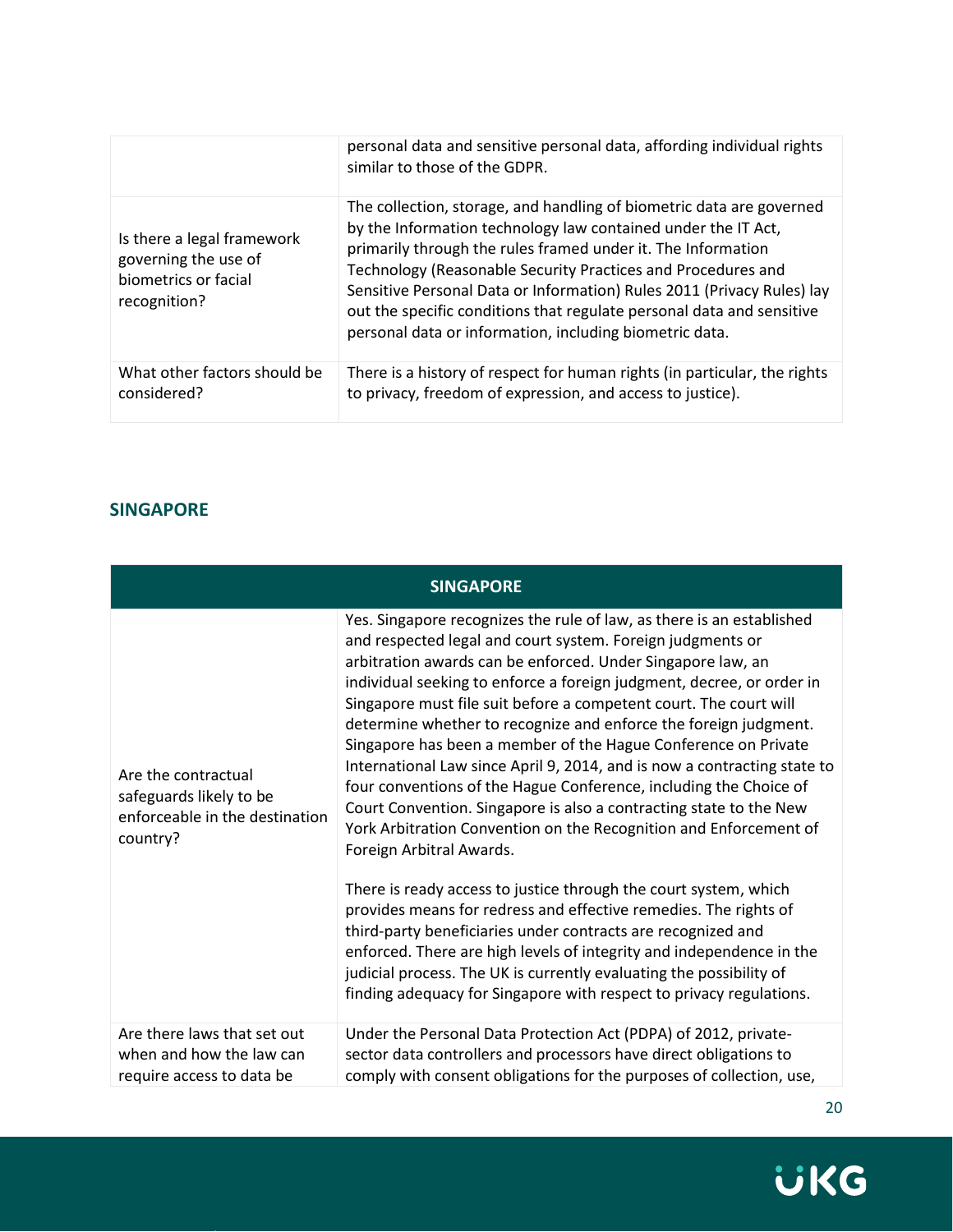| given to third parties,<br>including public authorities?                                                                            | or disclosing of personal data for purposes to which an individual<br>consented. Other obligations include those for purpose limitation,<br>notification, access and correction, accuracy, protection, retention<br>limitation, transfer limitation, and accountability. Public authorities<br>cannot access data from private companies without meaningful<br>safeguards (orders issued by public authority or courts). However, the<br>disclosure of personal data to organizations and/or legal enforcement<br>agencies without needing to obtain the consent of the individual is<br>permitted under the PDPA in certain limited circumstances. State laws<br>such as the Prevention of Corruption Act, the Telecommunications<br>Act, the Criminal Procedure Code, and the Cybersecurity Act of 2018<br>may supersede the PDPA and allow organizations to collect or use<br>data about an individual without the person's consent where such<br>collection is necessary for any investigation or proceedings, so as not<br>to compromise the availability or accuracy of the personal data with<br>or without a court order. Furthermore, public agencies are governed<br>by government instruction manuals as well as legislation such as the<br>Public Sector (Governance) Act, the Police Force Act, and the<br>Statutory Bodies and Government Companies (Protection of Secrecy)<br>Act. These pieces of legislation as well as the government instruction<br>manuals provide the framework within which public agencies are to<br>disclose data and information to each other. They also require<br>individuals working in public agencies to safeguard the secrecy and<br>confidentiality of any information received and not to make<br>unauthorized disclosures of the same. |
|-------------------------------------------------------------------------------------------------------------------------------------|-------------------------------------------------------------------------------------------------------------------------------------------------------------------------------------------------------------------------------------------------------------------------------------------------------------------------------------------------------------------------------------------------------------------------------------------------------------------------------------------------------------------------------------------------------------------------------------------------------------------------------------------------------------------------------------------------------------------------------------------------------------------------------------------------------------------------------------------------------------------------------------------------------------------------------------------------------------------------------------------------------------------------------------------------------------------------------------------------------------------------------------------------------------------------------------------------------------------------------------------------------------------------------------------------------------------------------------------------------------------------------------------------------------------------------------------------------------------------------------------------------------------------------------------------------------------------------------------------------------------------------------------------------------------------------------------------------------------------------------------------------------------------------------------|
| Are there limitations on how<br>third parties, including public<br>authorities, can use the data<br>they access?                    | Yes. Public and private authorities may only use the data they access<br>or receive from third parties for justified and limited purposes - for<br>example, in the case of public authorities, for law enforcement,<br>protection of public health, and safeguarding national security. The<br>PDPA states that the Personal Data Protection Commission (PDPC)<br>may not share any information with a foreign data protection body<br>unless there is an undertaking in writing that it will comply with its<br>terms in respect to the disclosed data.                                                                                                                                                                                                                                                                                                                                                                                                                                                                                                                                                                                                                                                                                                                                                                                                                                                                                                                                                                                                                                                                                                                                                                                                                                  |
| Do individuals have effective<br>and enforceable rights and<br>remedies in relation to the<br>safeguards for third-party<br>access? | Yes. There are clear and enforceable rights in place within the PDPA<br>to allow individuals to withdraw consent to collection, use, and<br>disclosure of personal data and to access to and correction of their<br>personal data. Individuals who have suffered loss or damage (such as<br>financial loss, damage to property, or personal injury, including<br>psychiatric illness) directly arising from a contravention of the data<br>protection provisions may obtain an injunction, declaration, damages,<br>or any other relief against the errant organization in civil proceedings<br>in court. However, no private action against the organization may be                                                                                                                                                                                                                                                                                                                                                                                                                                                                                                                                                                                                                                                                                                                                                                                                                                                                                                                                                                                                                                                                                                                      |